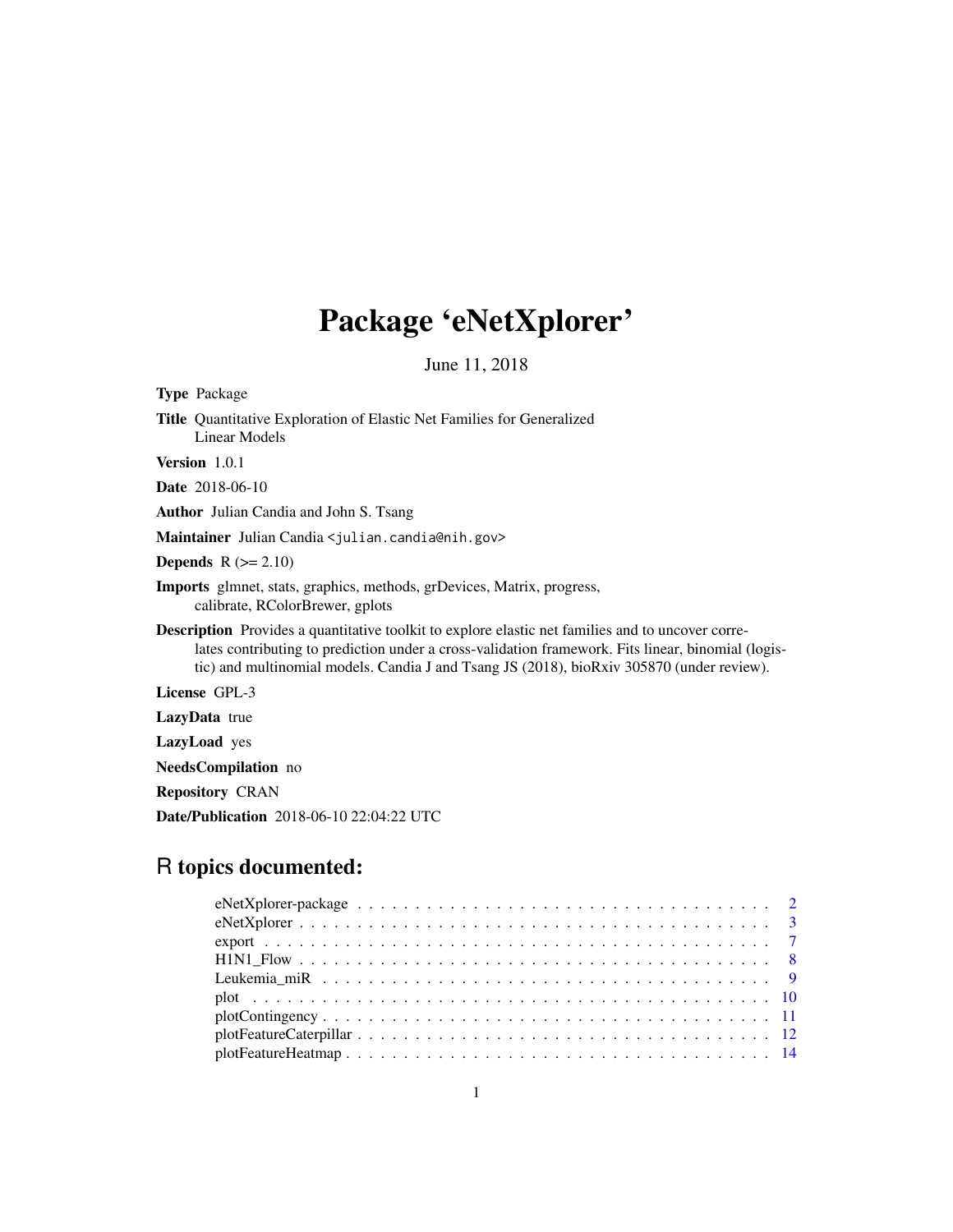<span id="page-1-0"></span>

| Index |  |
|-------|--|
|       |  |
|       |  |
|       |  |
|       |  |
|       |  |
|       |  |

eNetXplorer-package *explores elastic net families for generalized linear models*

## Description

Provides a quantitative toolkit to explore elastic net families and to uncover correlates contributing to prediction under a cross-validation framework. Fits linear, binomial (logistic) and multinomial models.

## Details

| Package: | eNetXplorer |
|----------|-------------|
| Type:    | Package     |
| Version: | 1.0.1       |
| Date:    | 2018-06-10  |
| License: | GPL-3       |

This package provides a full pipeline of analysis: [eNetXplorer](#page-2-1) takes in x, y data to generate a family of elastic net models over a range of alpha values; [summary](#page-20-1) generates a summary of results in tabular format; [plot](#page-9-1) provides a variety of plots to visualize results; [summaryPDF](#page-21-1) generates a report in PDF format; and [export](#page-6-1) creates plain text output files for downstream processing.

## Author(s)

Julian Candia and John S. Tsang Maintainer: Julian Candia <julian.candia@nih.gov>

## References

Candia J and Tsang JS (2018) *eNetXplorer: an R package for the quantitative exploration of elastic net families for generalized linear models*, bioRxiv 305870 (under review).

#### See Also

[eNetXplorer](#page-2-1), [summary](#page-20-1), [plot](#page-9-1), [summaryPDF](#page-21-1), [export](#page-6-1)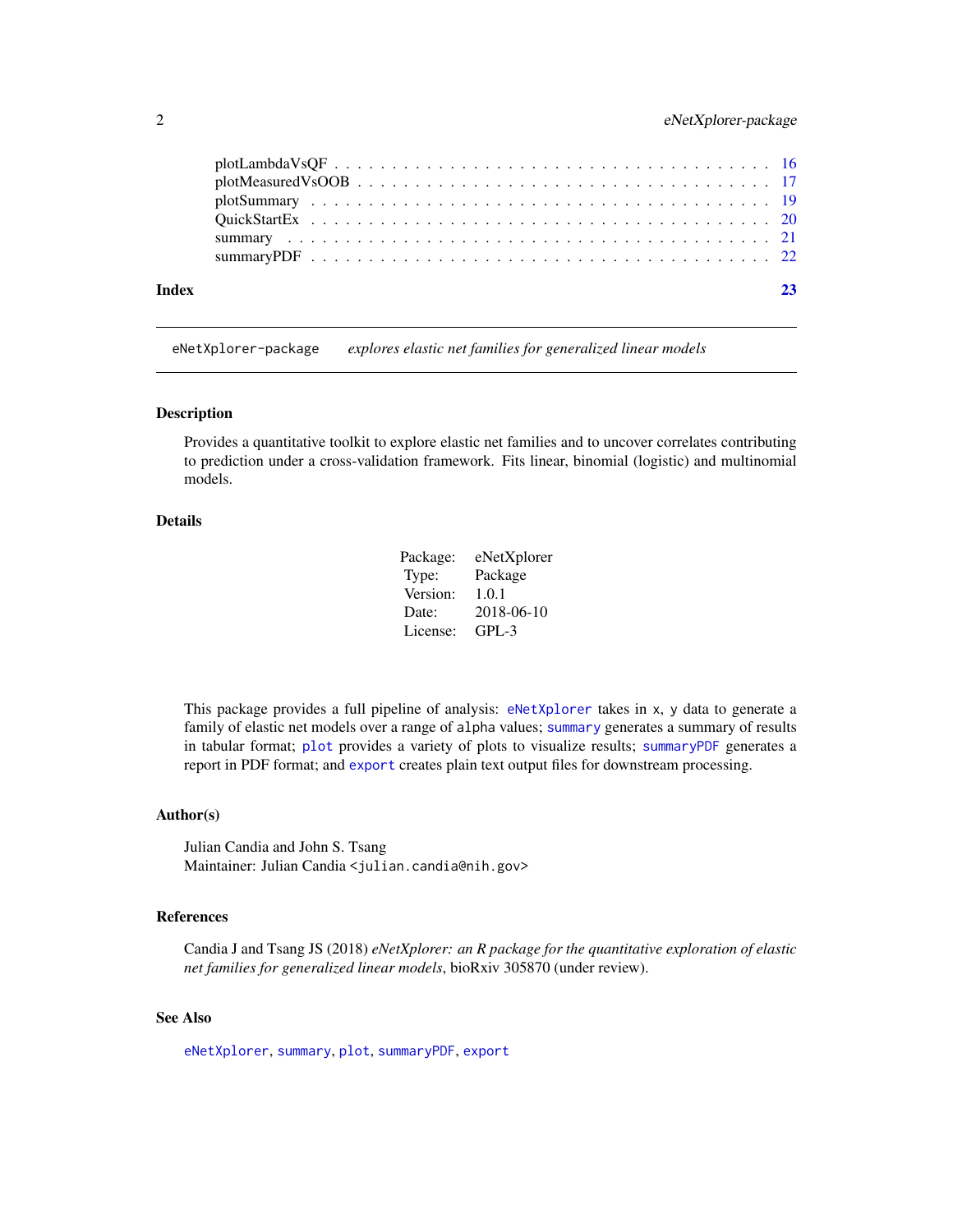## <span id="page-2-0"></span>eNetXplorer 3

#### Examples

```
data(QuickStartEx)
fit = eNetXplorer(x=QuickStartEx$predictor,y=QuickStartEx$response,
family="gaussian",n_run=20,n_perm_null=10,seed=111)
summary(fit)
plot(x=fit,plot.type="measuredVsOOB",alpha.index=4)
suppressWarnings(summaryPDF(x=fit,path=tempdir()))
export(x=fit,path=tempdir())
```
<span id="page-2-1"></span>

eNetXplorer *generates family of elastic net models for different alphas*

#### Description

Elastic net uses a mixing parameter alpha to tune the penalty term continuously from ridge (alpha=0) to lasso (alpha=1). eNetXplorer generates a family of elastic net models over different values of alpha for the quantitative exploration of the effects of shrinkage. For each alpha, the regularization parameter lambda is chosen by optimizing a quality function based on out-of-bag cross-validation predictions. Statistical significance of each model, as well as that of individual features within a model, is assigned by comparison to a set of null models generated by random permutations of the response. eNetXplorer fits linear (gaussian), logistic (binomial) and multinomial models.

#### Usage

```
eNetXplorer(x, y, family=c("gaussian","binomial","multinomial"),
alpha=seq(0,1,by=0.2), nlambda=100, nlambda.ext=NULL, seed=NULL, scaled=T,
n_fold=5, n_run=100, n_perm_null=25, QF.FUN=NULL, QF_label=NULL,
cor_method=c("pearson","kendall","spearman"), fold_distrib_fail.max=100, ...)
```

| $\mathsf{x}$ | Input numerical matrix with instances as rows and features as columns. Instance<br>and feature labels should be provided as row and column names, respectively.<br>Can be in sparse matrix format (inherit from class "sparse Matrix" as in pack-<br>age Matrix). Cannot handle missing values. |
|--------------|-------------------------------------------------------------------------------------------------------------------------------------------------------------------------------------------------------------------------------------------------------------------------------------------------|
| y            | Response variable. For family="gaussian", numerical vector. For family=<br>"binomial", factor with two levels. For family="multinomial", factor with<br>two or more levels. For categorical families, if a vector is supplied, it will be<br>coerced into a factor.                             |
| family       | Response type: "gaussian" (numerical), "binomial" (2-level factor), or<br>"multinomial" (factor with >=2 levels).                                                                                                                                                                               |
| alpha        | Sequence of values for the mixing parameter penalty term in the elastic net fam-<br>ily. Default is $seq(0, 1, by=0.2)$ .                                                                                                                                                                       |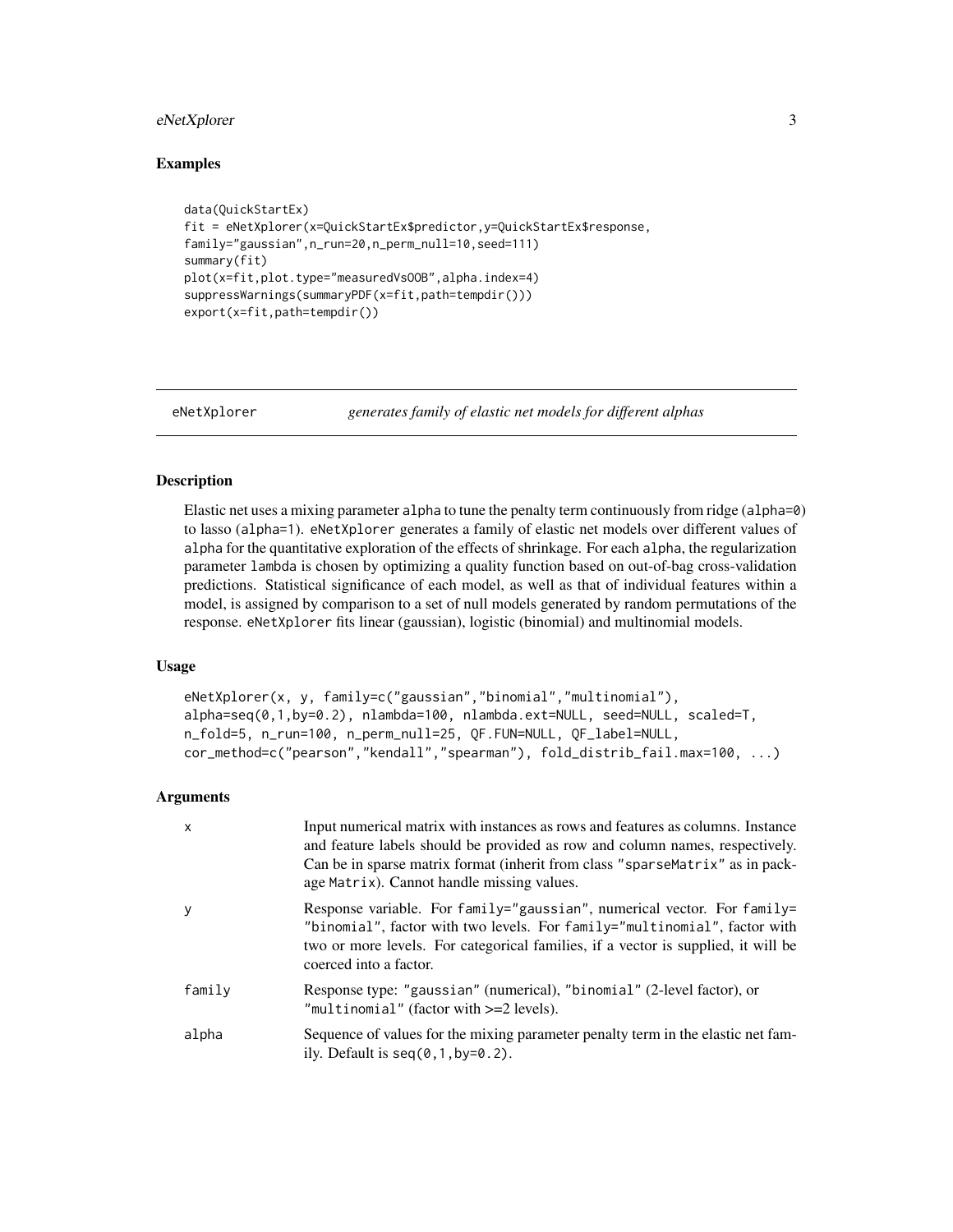| nlambda               | Number of values for the regularization parameter lambda. Default is 100. Irre-<br>spective of nlambda, the range of lambda values is assigned by glmnet.                                                                                                                                                                  |
|-----------------------|----------------------------------------------------------------------------------------------------------------------------------------------------------------------------------------------------------------------------------------------------------------------------------------------------------------------------|
| nlambda.ext           | If set to a value larger than nlambda, this will be the number of values for lambda<br>obtained by extending the range assigned by glmnet symmetrically while keep-<br>ing the lambda density uniform in log scale. Default is NULL, which will not<br>extend the range of lambda assigned by glmnet.                      |
| seed                  | Sets the pseudo-random number seed to enforce reproducibility. Default is NULL.                                                                                                                                                                                                                                            |
| scaled                | Z-score transformation of individual features across all instances. Default is<br>TRUE.                                                                                                                                                                                                                                    |
| n_fold                | Number of cross-validation folds per run. Lambda is chosen based on the max-<br>imization of a quality function on out-of-bag-instances averaged over all runs.<br>Default is 5.                                                                                                                                           |
| $n$ _run              | Number of runs; for each run, instances are randomly assigned to cross-validation<br>folds. Default is 100.                                                                                                                                                                                                                |
| n_perm_null           | Number of random null-model permutations of the response per run. Default is<br>25.                                                                                                                                                                                                                                        |
| QF.FUN                | User-defined quality function as maximization criterion to select lambda based<br>on response vs out-of-bag predicted instances. For family="gaussian", default<br>is correlation; for family="binomial", it is accuracy; for family="multinomial",<br>it is average accuracy.                                             |
| QF_label              | Label for user-defined quality function, if QF.FUN is provided.                                                                                                                                                                                                                                                            |
| cor_method            | For family="gaussian", correlation method to be used in the default quality<br>function cor.test. Default is "pearson".                                                                                                                                                                                                    |
| fold_distrib_fail.max |                                                                                                                                                                                                                                                                                                                            |
|                       | For categorical models, maximum number of failed attempts per run to have all<br>classes represented in each in-bag fold. If this number is exceeded, the execution<br>is halted; try again with larger n_fold, by removing/reasigning classes of small<br>size, and/or with larger fold_distrib_fail.max. Default is 100. |
|                       | Accepts parameters from glmnet.control() to allow changes of factory<br>default parameters in g1mnet. If not explicitly set, it will use factory defaults.                                                                                                                                                                 |

#### Details

For each alpha, a set of nlambda values is obtained using the full data; if provided, nlambda.ext allows to extend the range of lambda values symmetrically while keeping its density uniform in log scale. Using these values of lambda, elastic net cross-validation models are generated for n\_run random assignments of instances among n\_fold folds; the best lambda is determined by the maximization of a quality function that compares out-of-bag predictions against the response. Userdefined quality functions can be provided via QF.FUN, otherwise sensible defaults are used (e.g. correlation for gaussian models). For each run, using the same assignment of instances into folds, n\_perm\_null null models are generated by shuffling the response. By using the quality function to compare the out-of-bag performance of the model to that of the null models, an empirical significance p-value is assigned to the model. Similar procedures allow to obtain p-values for individual features based on absolute coefficient magnitude and on the frequency of non-zero coefficients. A family of elastic net models is thus generated for multiple values of alpha spanning the range from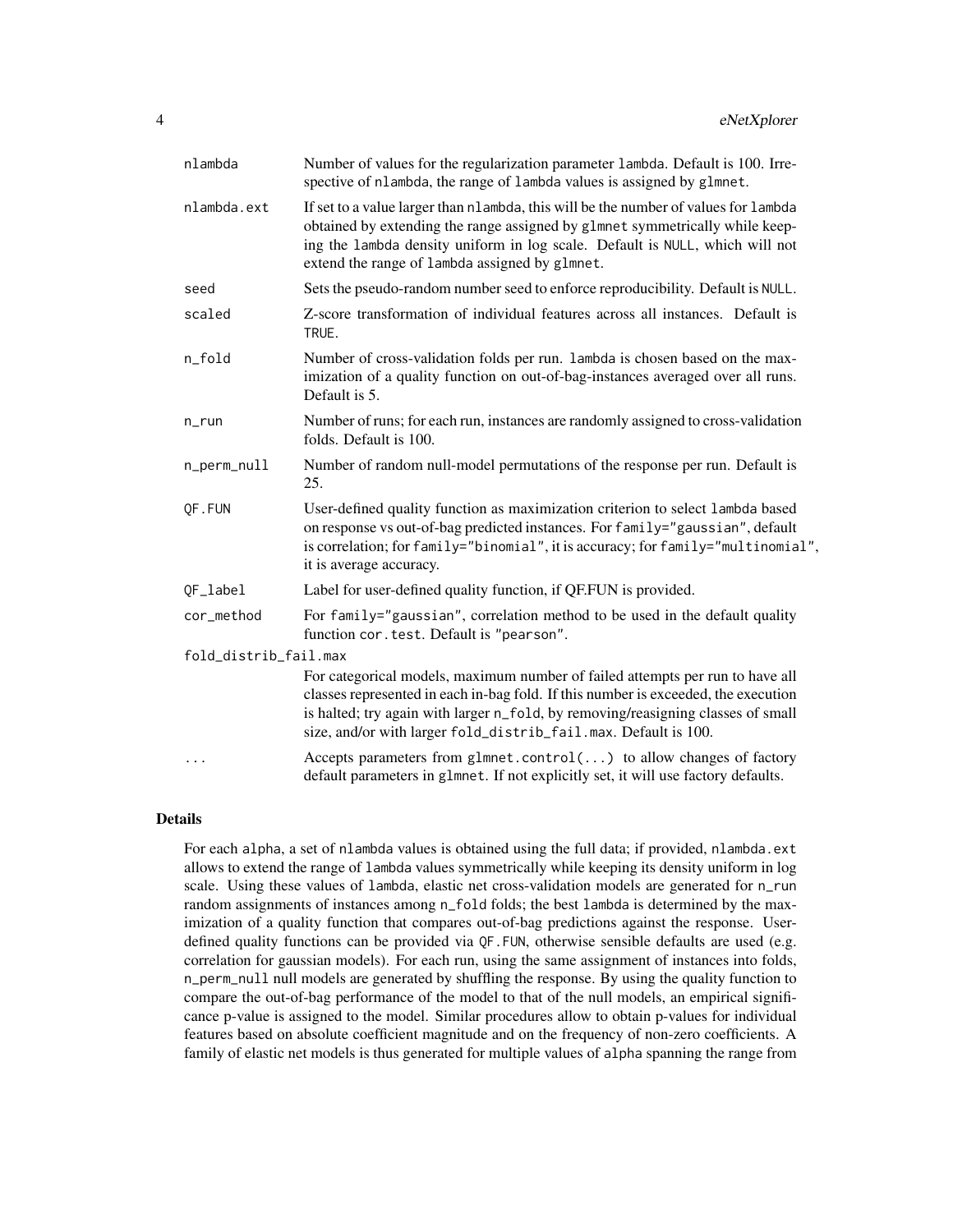## eNetXplorer 5

ridge (alpha=0) to lasso (alpha=1). This function returns an eNetXplorer object on which summary, plotting and export functions in this package can be applied for further analysis. For details about the underlying elastic net models, please refer to the glmnet package and references therein.

#### Value

An object with S3 class "eNetXplorer".

| predictor             | Predictor matrix used for regression (in sparse matrix format).                                                                                                                                                                                          |
|-----------------------|----------------------------------------------------------------------------------------------------------------------------------------------------------------------------------------------------------------------------------------------------------|
| response              | Response variable used for regression.                                                                                                                                                                                                                   |
| family                | Input parameter.                                                                                                                                                                                                                                         |
| alpha                 | Input parameter.                                                                                                                                                                                                                                         |
| nlambda               | Input parameter.                                                                                                                                                                                                                                         |
| nlambda.ext           | Input parameter.                                                                                                                                                                                                                                         |
| seed                  | Input parameter.                                                                                                                                                                                                                                         |
| scaled                | Input parameter.                                                                                                                                                                                                                                         |
| n_fold                | Input parameter.                                                                                                                                                                                                                                         |
| n_run                 | Input parameter.                                                                                                                                                                                                                                         |
| n_perm_null           | Input parameter.                                                                                                                                                                                                                                         |
| QF_label              | Input parameter.                                                                                                                                                                                                                                         |
| cor_method            | Input parameter.                                                                                                                                                                                                                                         |
| fold_distrib_fail.max |                                                                                                                                                                                                                                                          |
|                       | Input parameter.                                                                                                                                                                                                                                         |
| instance              | Instance labels.                                                                                                                                                                                                                                         |
| feature               | Feature labels.                                                                                                                                                                                                                                          |
| glmnet_params         | glmnet parameters used for regression.                                                                                                                                                                                                                   |
| best_lambda           | lambda values chosen by cross-validation.                                                                                                                                                                                                                |
| model_QF_est          | Quality function values obtained by cross-validation.                                                                                                                                                                                                    |
| QF_model_vs_null_pval |                                                                                                                                                                                                                                                          |
|                       | P-value from model vs null comparison to assess statistical significance.                                                                                                                                                                                |
| lambda_values         | List of lambda values used for each alpha.                                                                                                                                                                                                               |
| lambda_QF_est         | List of quality function values obtained for each alpha.                                                                                                                                                                                                 |
| predicted_values      |                                                                                                                                                                                                                                                          |
|                       | List of out-of-bag predicted values for each alpha; rows are instances and<br>columns are median/mad predictions (for linear regression) or class predictions<br>(for binomial and multinomial regression).                                              |
| feature_coef_wmean    |                                                                                                                                                                                                                                                          |
|                       | Mean of feature coefficients (over runs) weighted by non-zero frequency (over<br>folds) in sparse matrix format, with features as rows and alpha values as columns.<br>For multinomial regression, it is a list of matrices (one matrix for each class). |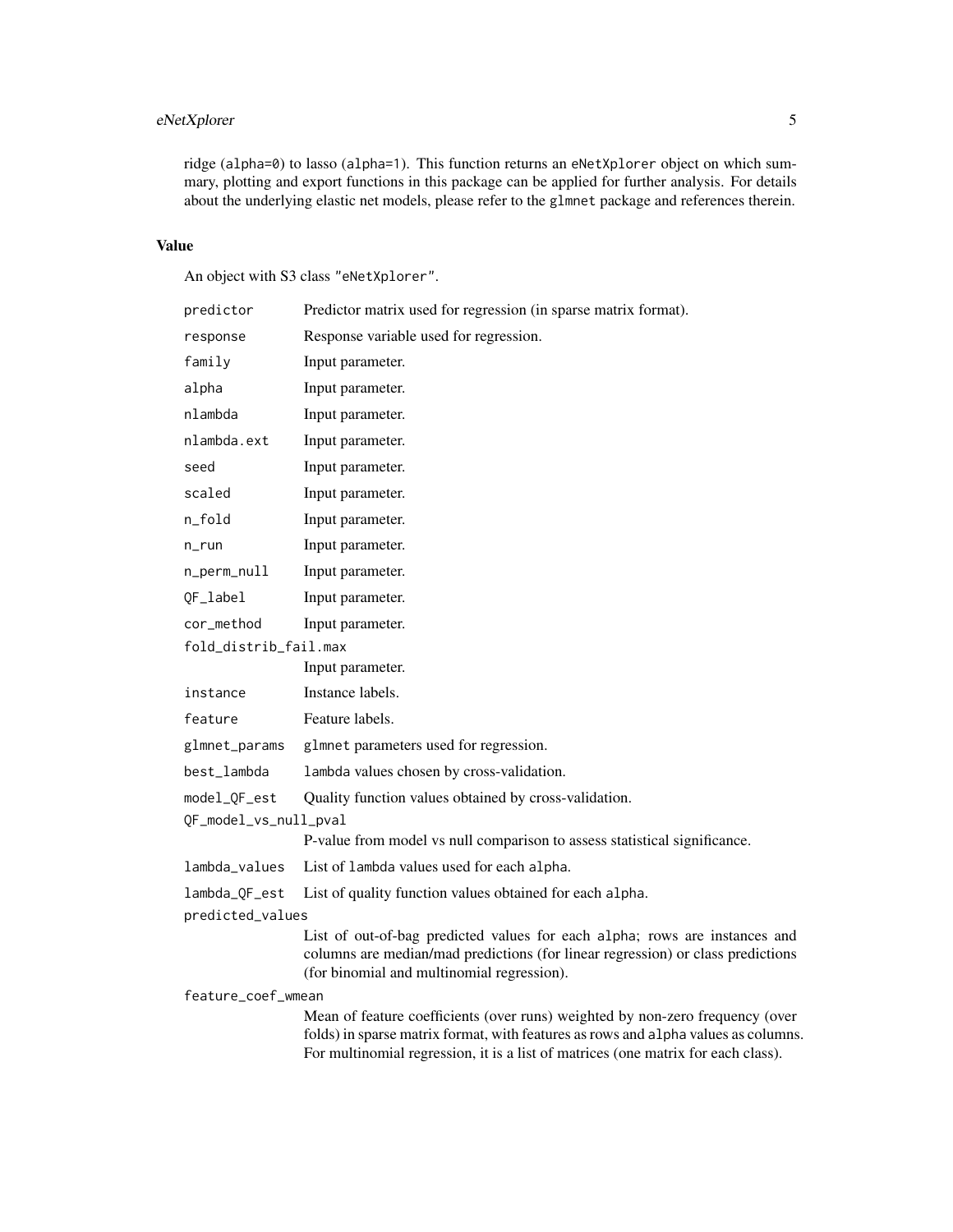#### <span id="page-5-0"></span>feature\_coef\_wsd

Standard deviation of feature coefficients (over runs) weighted by non-zero frequency (over folds) in sparse matrix format, with features as rows and alpha values as columns. For multinomial regression, it is a list of matrices (one matrix for each class).

#### feature\_freq\_mean

Mean of non-zero frequency in sparse matrix format, with features as rows and alpha values as columns. For multinomial regression, it is a list of matrices (one matrix for each class).

#### feature\_freq\_sd

Standard deviation of non-zero frequency in sparse matrix format, with features as rows and alpha values as columns. For multinomial regression, it is a list of matrices (one matrix for each class).

#### null\_feature\_coef\_wmean

Analogous to feature\_coef\_wmean for null model permutations.

#### null\_feature\_coef\_wsd

Analogous to feature\_coef\_wsd for null model permutations.

null\_feature\_freq\_mean

Analogous to feature\_freq\_mean for null model permutations.

#### null\_feature\_freq\_sd

Analogous to feature\_freq\_sd for null model permutations.

#### feature\_coef\_model\_vs\_null\_pval

P-value from model vs null comparison to assess statistical significance of mean non-zero feature coefficients in sparse matrix format, with features as rows and alpha values as columns. For multinomial regression, it is a list of matrices (one matrix for each class).

#### feature\_freq\_model\_vs\_null\_pval

P-value from model vs null comparison to assess statistical significance of mean non-zero feature frequencies in sparse matrix format, with features as rows and alpha values as columns. For multinomial regression, it is a list of matrices (one matrix for each class).

#### Author(s)

Julian Candia and John S. Tsang Maintainer: Julian Candia <julian.candia@nih.gov>

## References

Candia J and Tsang JS (2018) *eNetXplorer: an R package for the quantitative exploration of elastic net families for generalized linear models*, bioRxiv 305870 (under review).

#### See Also

[summary](#page-20-1), [plot](#page-9-1), [summaryPDF](#page-21-1), [export](#page-6-1)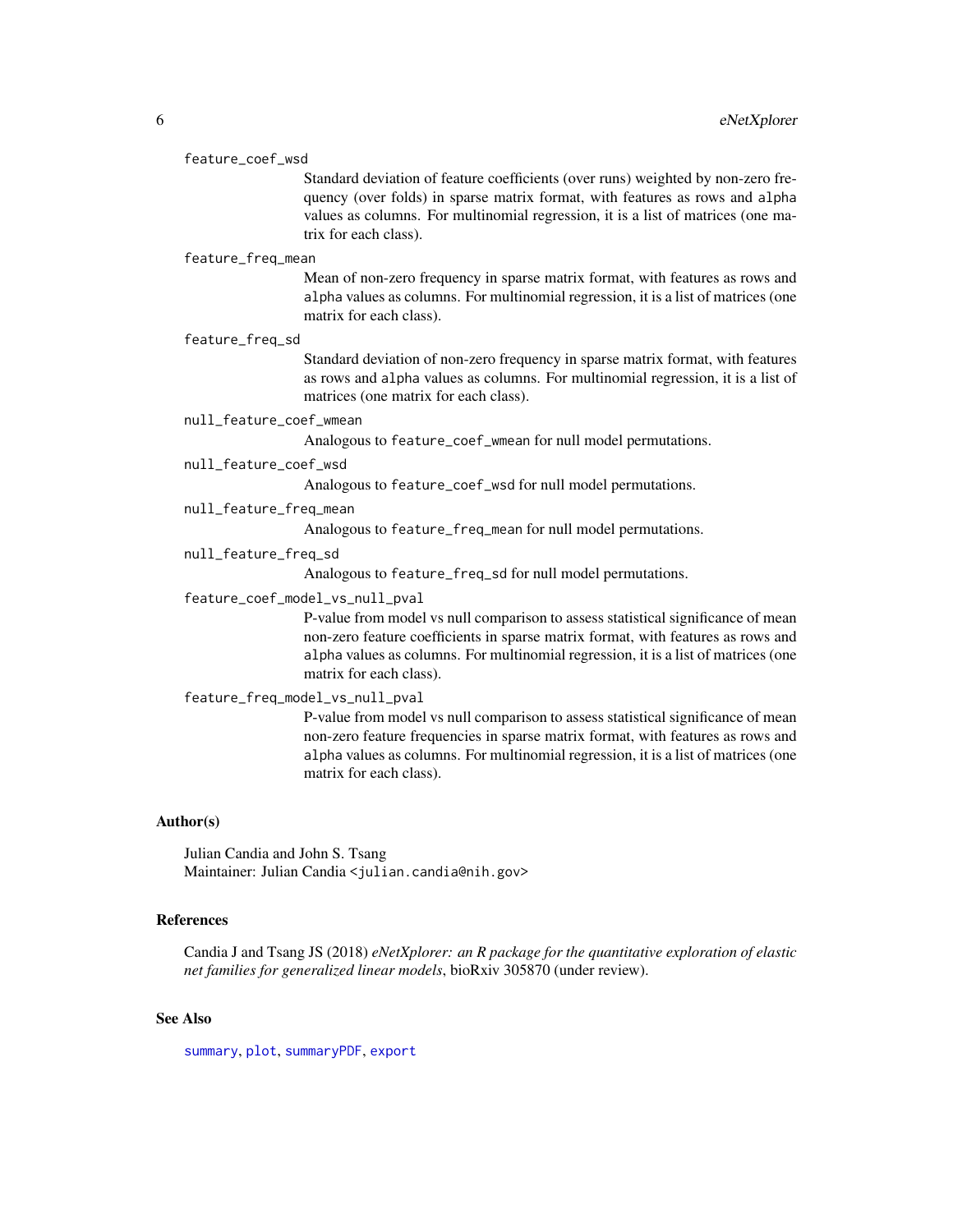#### <span id="page-6-0"></span>export 7 and 2008 and 2008 and 2008 and 2008 and 2008 and 2008 and 2008 and 2008 and 2008 and 2008 and 2008 and 2008 and 2008 and 2008 and 2008 and 2008 and 2008 and 2008 and 2008 and 2008 and 2008 and 2008 and 2008 and 20

#### Examples

```
# Linear models (synthetic dataset comprised of 20 features and 75 instances):
data(QuickStartEx)
fit = eNetXplorer(x=QuickStartEx$predictor, y=QuickStartEx$response,
family="gaussian", n_run=20, n_perm_null=10, seed=111)
# Linear models to predict numerical day-70 H1N1 serum titers based on
# day-7 cell population frequencies:
data(H1N1_Flow)
fit = eNetXplorer(x=H1N1_Flow$predictor_day7, y=H1N1_Flow$response_numer[rownames(
H1N1_Flow$predictor_day7)], family="gaussian", n_run=25, n_perm_null=15, seed=111)
# Binomial models to predict acute myeloid (AML) vs acute lymphoblastic (ALL)
# leukemias:
data(Leukemia_miR)
fit = eNetXplorer(x=Leukemia_miR$predictor, y=Leukemia_miR$response_binomial,
family="binomial", n_run=25, n_perm_null=15, seed=111)
# Multinomial models to predict acute myeloid (AML), acute B-cell lymphoblastic
# (B-ALL) and acute T-cell lymphoblastic (T-ALL) leukemias:
data(Leukemia_miR)
fit = eNetXplorer(x=Leukemia_miR$predictor, y=Leukemia_miR$response_multinomial,
family="multinomial", n_run=25, n_perm_null=15, seed=111)
# Binomial models to predict B-ALL vs T-ALL:
data(Leukemia_miR)
fit = eNetXplorer(x=Leukemia_miR$predictor[Leukemia_miR$response_multinomial!="AML",],
y=Leukemia_miR$response_multinomial[Leukemia_miR$response_multinomial!="AML"],
family="binomial", n_run=25, n_perm_null=15, seed=111)
```
<span id="page-6-1"></span>

export *generates plain text files from eNetXplorer object*

## **Description**

This function enables the extraction of three different levels of data (input, summary, and detailed output results) from an eNetXplorer object. Plain text data files are produced with tab- or commaseparated-value formats.

#### Usage

```
export(x, path, delim=c("tab","csv"), input.data=T,
summary.data=T, output.data=T)
```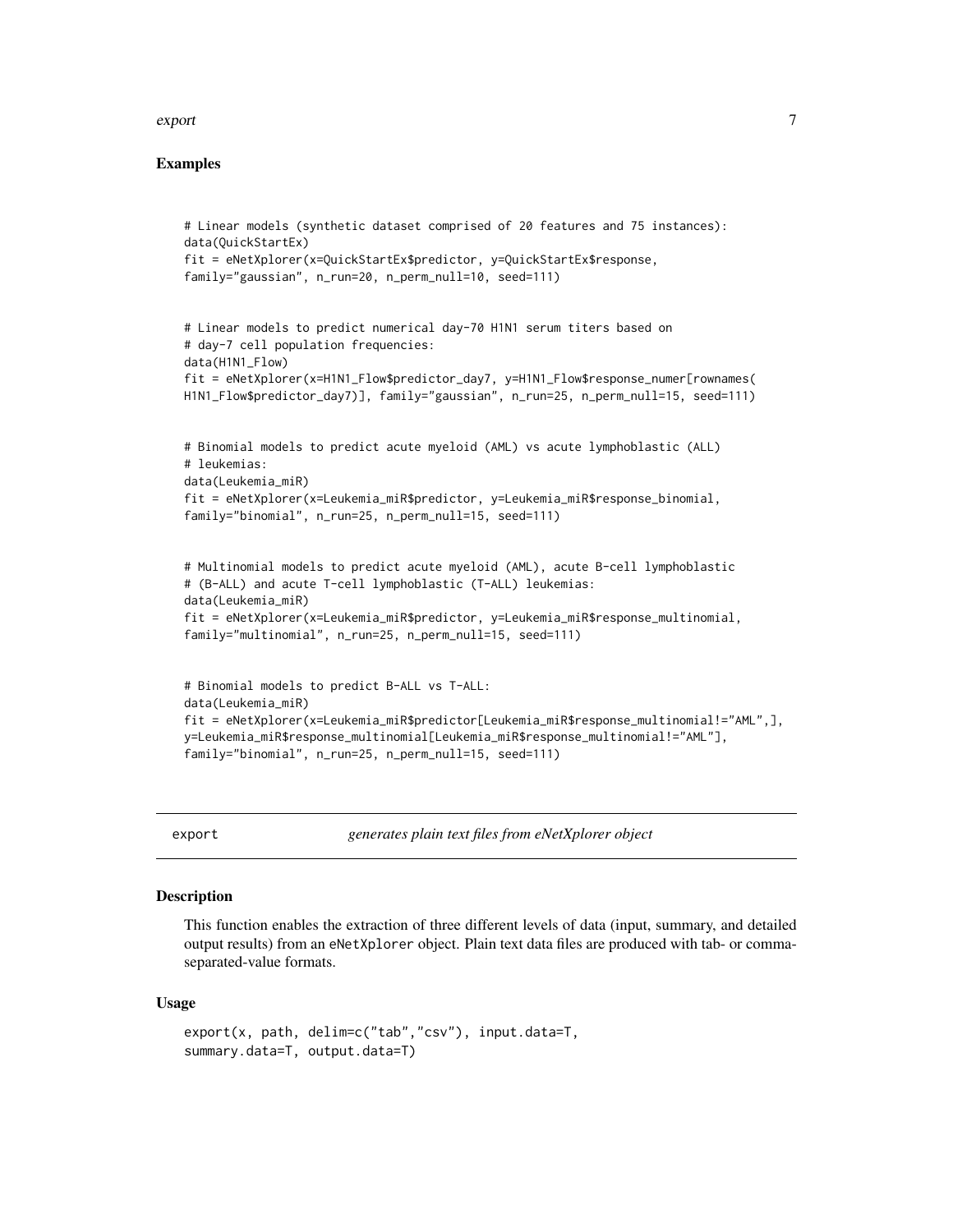## <span id="page-7-0"></span>Arguments

| Destination file path.<br>path<br>delim<br>is tab.<br>input.data<br>data fed into the models and model arguments). Default is TRUE.<br>summary.data<br>the models. Default is TRUE.<br>output.data<br>the models. Default is TRUE. | $\mathsf{x}$ | eNetXplorer object.                                                               |
|------------------------------------------------------------------------------------------------------------------------------------------------------------------------------------------------------------------------------------|--------------|-----------------------------------------------------------------------------------|
|                                                                                                                                                                                                                                    |              |                                                                                   |
|                                                                                                                                                                                                                                    |              | Delimiter for the generated files, either tab- or comma-separated values. Default |
|                                                                                                                                                                                                                                    |              | Logical variable indicating whether to generate files containing input data (i.e. |
|                                                                                                                                                                                                                                    |              | Logical variable indicating whether to generate a file with summary results from  |
|                                                                                                                                                                                                                                    |              | Logical variable indicating whether to generate files with detailed results from  |

## Author(s)

Julian Candia and John S. Tsang Maintainer: Julian Candia <julian.candia@nih.gov>

## See Also

[eNetXplorer](#page-2-1)

## Examples

```
data(QuickStartEx)
fit = eNetXplorer(x=QuickStartEx$predictor,y=QuickStartEx$response,
family="gaussian",n_run=20,n_perm_null=10,seed=111)
export(x=fit,path=tempdir())
```
H1N1\_Flow *Longitudinal cell population frequencies and titer response upon H1N1 vaccination*

## Description

Data from a cohort of healthy subjects vaccinated against influenza virus H1N1. Cell population frequencies from deep-phenotyping flow cytometry were determined longitudinally pre- (days -7, 0) and post-vaccination (days 1, 7, 70). The response is the adjusted maximum fold change (adjMFC) of serum titers at day 70 relative to baseline, as defined in Tsang et al (2014).

#### Usage

data(H1N1\_Flow)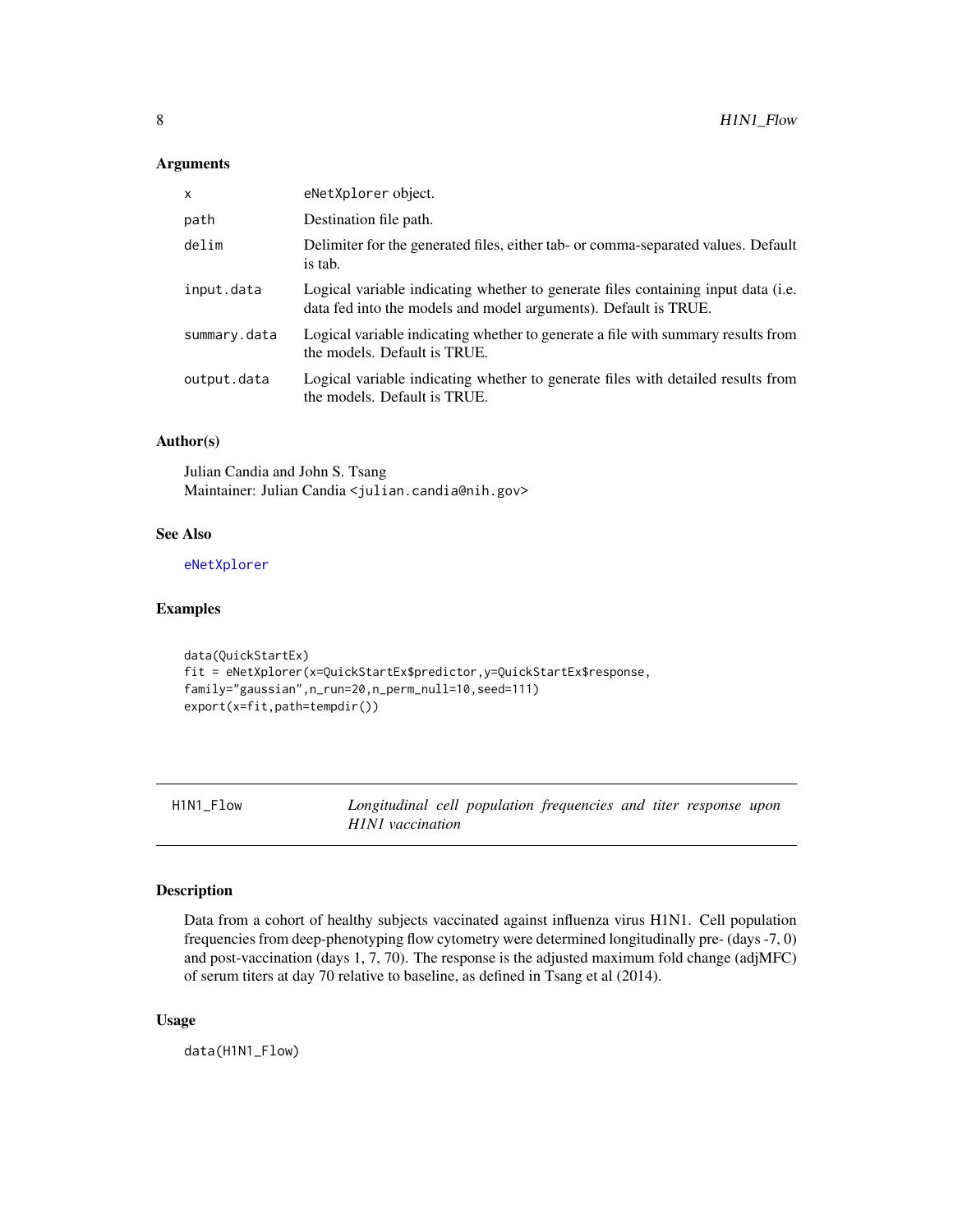#### <span id="page-8-0"></span>Leukemia\_miR 9

#### Format

For each timepoint (days -7, 0, 1, 7, 70), a numerical matrix of predictors is provided with subjects as rows and cell populations as columns. Two versions of the serum titer response are given: response\_numer as a numerical vector and response\_class as a categorical vector discretized into low (0), intermediate (1) and high (2) response classes. A metadata file with cell population annotations is also provided.

#### Details

Cell populations were manually gated and expressed as percent of parent. Samples and cell populations were filtered independently for each timepoint. Samples filter: excluded if median of viable cells fraction across all 5 tubes was <0.7. Cell population filter: excluded if >80% of samples had <20 cells. Data adjustment: data were log10-transformed and pooled across all timepoints, then adjusted for age, gender and ethnicity effects. For more details, see Tsang et al (2014).

#### References

Tsang JS et al (2014) *Global Analyses of Human Immune Variation Reveal Baseline Predictors of Postvaccination Responses*, Cell 157: 499-513.

Leukemia\_miR *MicroRNA expression of acute leukemia phenotypes*

#### Description

Data of human microRNA (miR) expression from acute myeloid (AML) and acute lymphoblastic (ALL) leukemia cell lines and primary (patient) samples. Acute lymphoblastic leukemia samples are further classified by B-cell (B-ALL) and T-cell (T-ALL) subphenotypes.

#### Usage

data(Leukemia\_miR)

## Format

A numerical matrix of predictors is provided with samples as rows and miRs as columns. Two categorical response vectors are provided for binomial (AML, ALL) and multinomial (AML, B-ALL, T-ALL) classification.

#### Details

An initial set of 847 human miRs was measured in multiple acute leukemia cell lines and primary samples. Exclusion criteria based on miR expression with mean intensity <1 or >14 (after RMA normalization and log2-transformation) led to a final set of 370 miRs. For more details, see Candia et al (2015).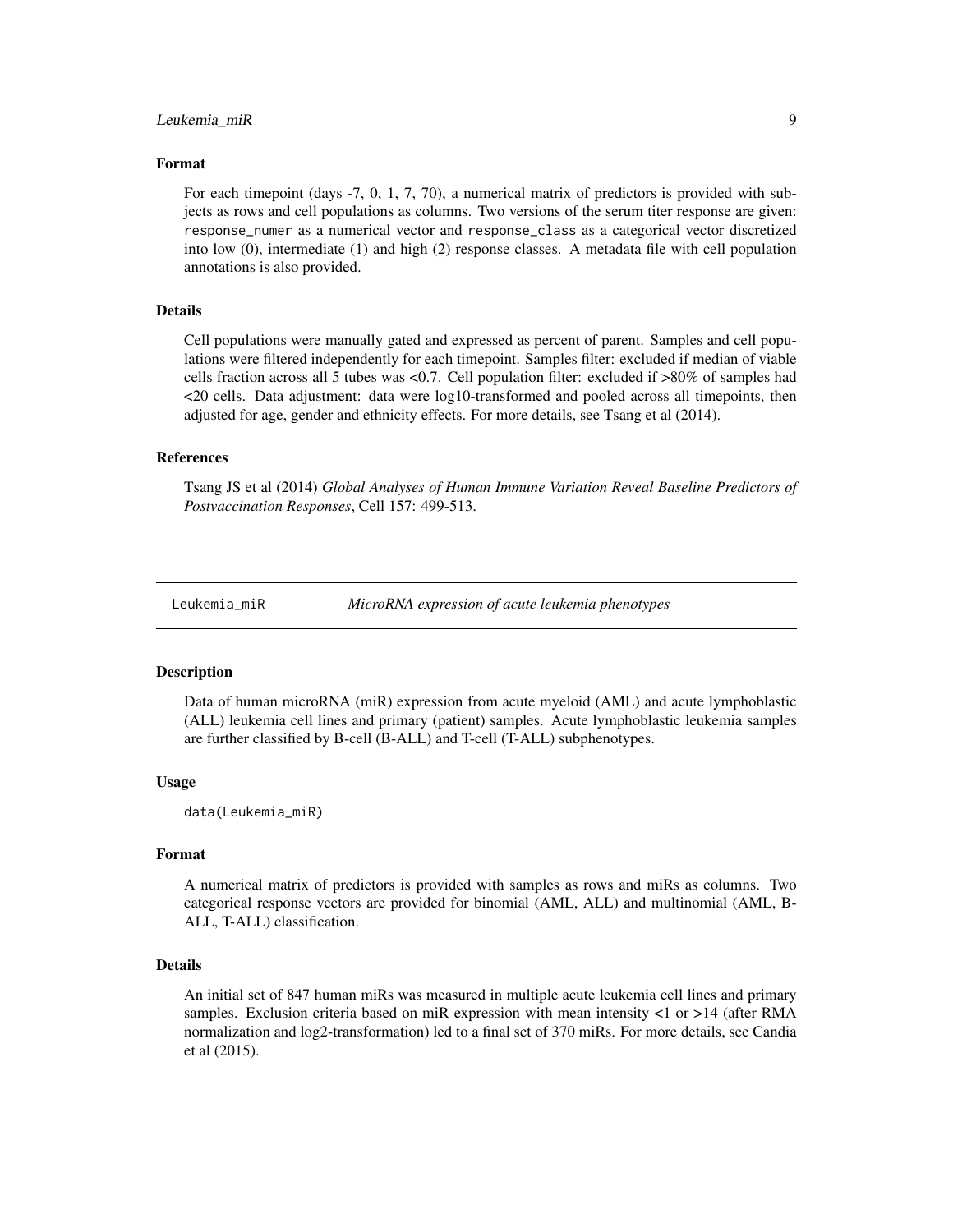#### <span id="page-9-0"></span>References

Candia J et al (2015) *Uncovering low-dimensional, miR-based signatures of acute myeloid and lymphoblastic leukemias with a machine-learning-driven network approach*, Converg Sci Phys Oncol 1: 025002.

#### <span id="page-9-1"></span>plot *generates plots from eNetXplorer object*

#### Description

This function is a wrapper for a variety of plots, namely:

summary: model performance across alpha (to assess the relative performance among different member models in the elastic net family, as well as in relation to permutation null models);

lambdaVsQF: given alpha, quality function across lambda (to examine the selection of the optimal penalty parameter);

measuredVsOOB: given alpha, response vs out-of-bag predictions across instances (to assess individual instances, examine outliers, etc);

contingency: (for categorical models) given alpha, response vs out-of-bag predictions across classes;

featureCaterpillar: given alpha, caterpillar plot of feature statistics compared to permutation null models (with statistical significance annotations for individual features); and

featureHeatmap: heatmap of feature statistics across alpha (including statistical significance annotations for individual features).

#### Usage

```
## S3 method for class 'eNetXplorer'
plot(x, plot.type=c("summary","lambdaVsQF","measuredVsOOB","contingency",
"featureCaterpillar","featureHeatmap"), alpha.index, stat=c("freq","coef"), ...)
```

| X           | eNetXplorer object.                                                                                                                                                                  |
|-------------|--------------------------------------------------------------------------------------------------------------------------------------------------------------------------------------|
| plot.type   | Type of plot to be produced. Available plots are "summary", "lambdaVsQF",<br>"measuredVs00B", "contingency" (categorical models only), "featureCaterpillar"<br>and "featureHeatmap". |
| alpha.index | Integer indices to select alpha values. Default is 1: length (alpha)                                                                                                                 |
| stat        | Feature statistic: "freq" for nonzero frequency, "coef" for mean nonzero co-<br>efficient. Used for plot types "featureHeatmap" and "featureCaterpillar",<br>ignored otherwise.      |
| $\ddotsc$   | Additional plotting parameters.                                                                                                                                                      |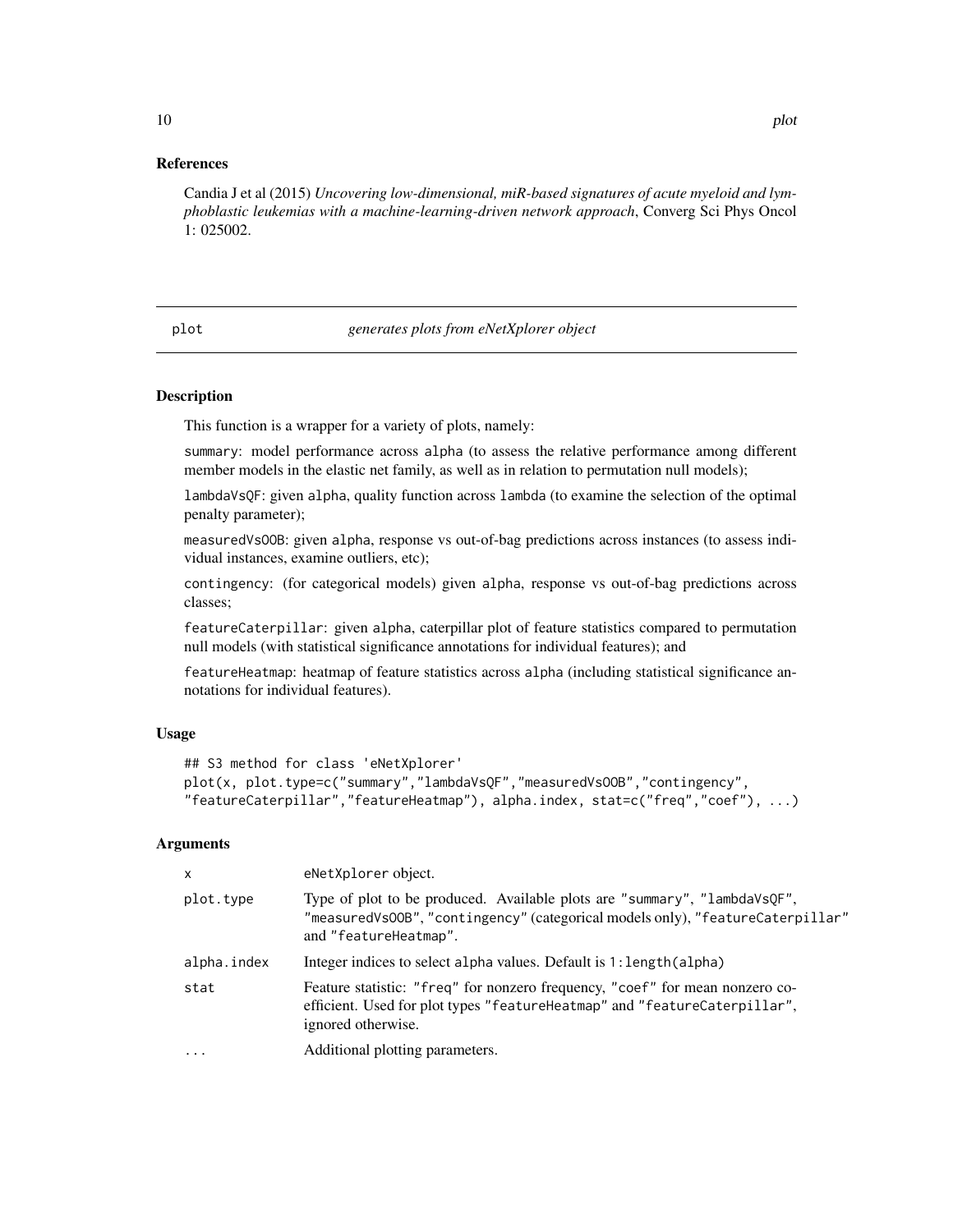## <span id="page-10-0"></span>plotContingency 11

#### Author(s)

Julian Candia and John S. Tsang Maintainer: Julian Candia <julian.candia@nih.gov>

## See Also

[eNetXplorer](#page-2-1), [plotSummary](#page-18-1), [plotLambdaVsQF](#page-15-1), [plotMeasuredVsOOB](#page-16-1), [plotContingency](#page-10-1), [plotFeatureCaterpillar](#page-11-1), [plotFeatureHeatmap](#page-13-1)

## Examples

```
data(QuickStartEx)
fit = eNetXplorer(x=QuickStartEx$predictor, y=QuickStartEx$response,
family="gaussian", n_run=20, n_perm_null=10, seed=111)
suppressWarnings(plot(x=fit,plot.type="summary"))
plot(x=fit,plot.type="lambdaVsQF",alpha.index=2)
plot(x=fit,plot.type="measuredVsOOB",alpha.index=c(1,3,5))
plot(x=fit,plot.type="featureCaterpillar",stat="coef")
plot(x=fit,plot.type="featureHeatmap",stat="freq")
```
<span id="page-10-1"></span>plotContingency *generates plot of response vs out-of-bag predictions across classes*

## **Description**

For categorical models, this function generates a graphical representation of the true vs predicted contingency matrix across classes for a given alpha.

## Usage

```
plotContingency(x, alpha.index=NULL, xlab="class (true)", ylab="class (predicted)",
cex.lab=0.95, main=NULL, col.main="black", cex.main=0.85, cex.axis=1,
symbol.size.inches=0.5, bg.color="steelblue2", fg.color=NULL, margin=0.2,
frequency.label=T, frequency.label.cex=1, frequency.label.offset=0, ...)
```

| X           | eNetXplorer object.                                                 |
|-------------|---------------------------------------------------------------------|
| alpha.index | Integer indices to select alpha values. Default is 1: length(alpha) |
| xlab        | Custom x-axis label.                                                |
| ylab        | Custom y-axis label.                                                |
| cex.lab     | Axis label size.                                                    |
| main        | Custom title.                                                       |
| col.main    | Title color.                                                        |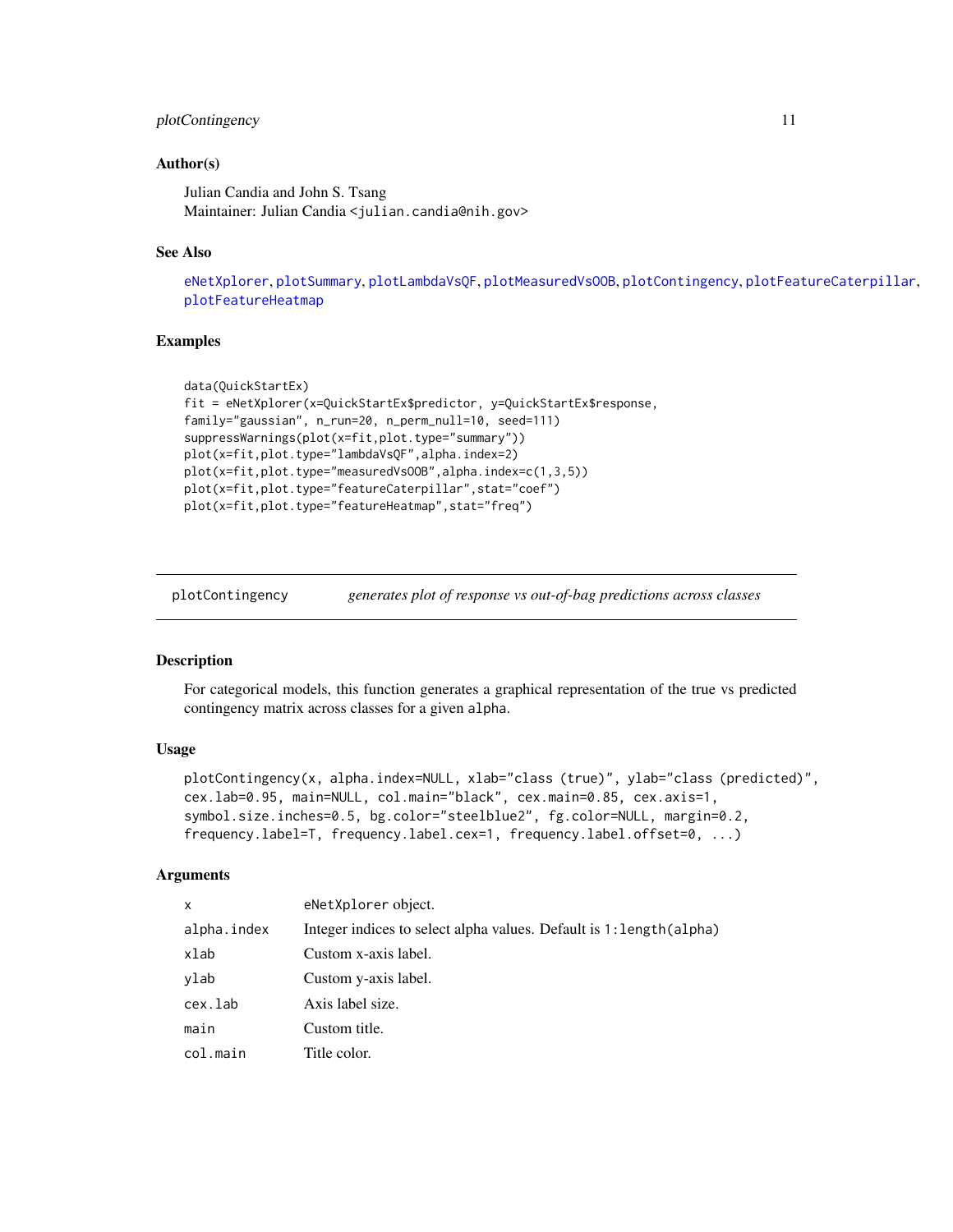<span id="page-11-0"></span>

| cex.main                       | Title size.                                                 |
|--------------------------------|-------------------------------------------------------------|
| cex.axis<br>symbol.size.inches | Axis size.                                                  |
|                                | Symbol size.                                                |
| bg.color                       | Symbol color.                                               |
| fg.color                       | Color of symbol background.                                 |
| margin                         | Margin size to accomodate symbols.                          |
| frequency.label                |                                                             |
|                                | Logical to display class frequency labels. Default is TRUE. |
| frequency.label.cex            |                                                             |
|                                | Size of class frequency labels.                             |
| frequency.label.offset         |                                                             |
|                                | Offset of class frequency labels.                           |
| $\ddots$ .                     | Additional plotting parameters.                             |

## Author(s)

Julian Candia and John S. Tsang Maintainer: Julian Candia <julian.candia@nih.gov>

#### See Also

[eNetXplorer](#page-2-1), [plot](#page-9-1)

## Examples

```
data(QuickStartEx)
binarized=rep("low",length(QuickStartEx$response))
binarized[QuickStartEx$response>median(QuickStartEx$response)]="high"
fit = eNetXplorer(x=QuickStartEx$predictor,y=binarized,family="binomial",n_run=20,
n_perm_null=10,seed=111)
plot(x=fit,plot.type="contingency")
plotContingency(x=fit,alpha.index=6)
```
<span id="page-11-1"></span>plotFeatureCaterpillar

*generates caterpillar plot of feature statistics*

#### Description

Given alpha, this function generates a caterpillar plot of feature statistics compared to permutation null models, which includes statistical significance annotations for individual features. By default, features are selected (and ordered top-down) by statistical significance; options are provided to customize feature selection and display.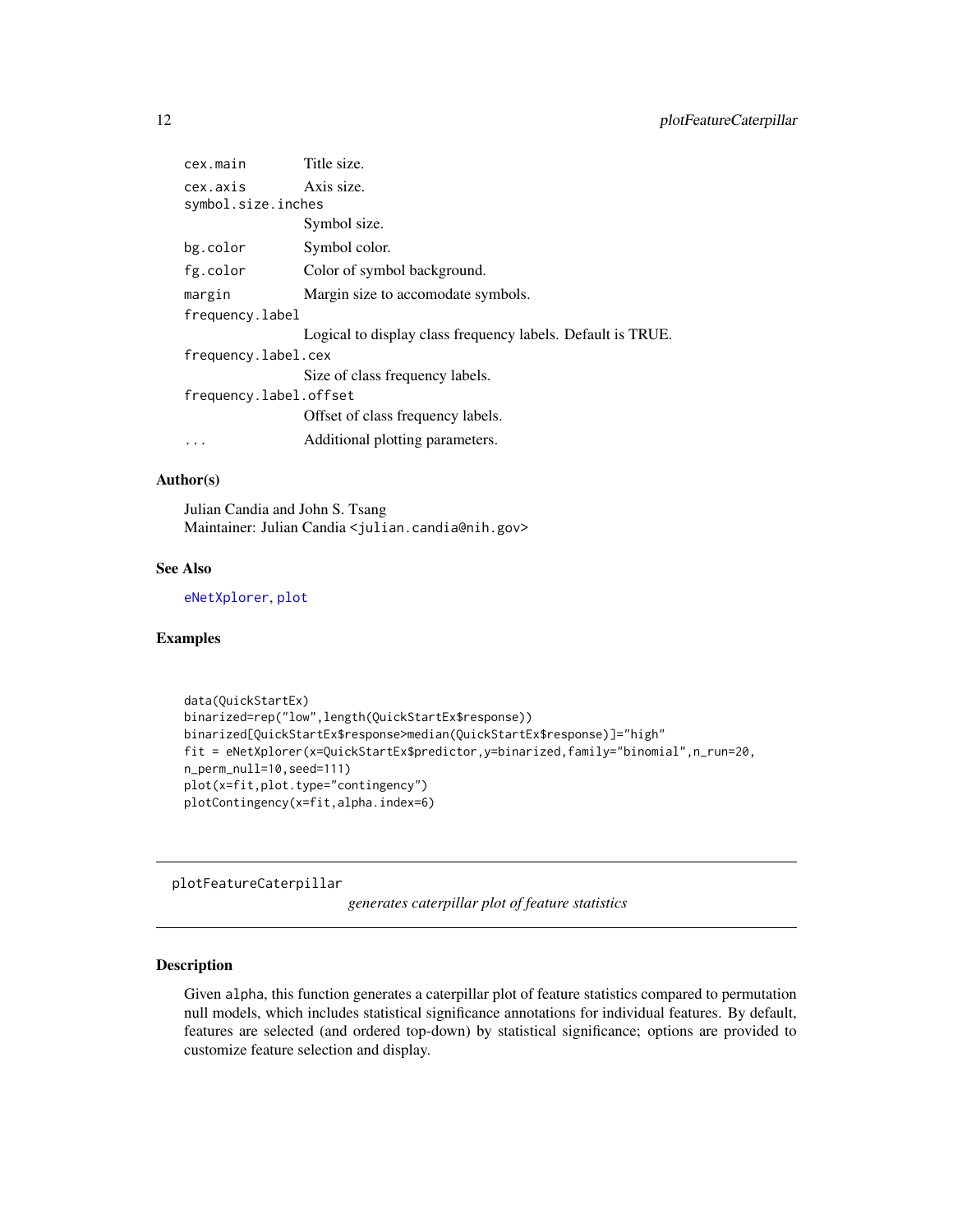## Usage

```
plotFeatureCaterpillar(x, alpha.index=NULL, stat=c("freq","coef"), feature.all=F,
feature.pval.thres=NULL, feature.set=NULL, feature.top.n=25, signif.code=T,
xlab=NULL, ylab=NULL, main=NULL, col.main="black", cex.main=0.85, line=1.5,
subtitle=NULL, col.subtitle="darkgray", line.subtitle=0.5, cex.subtitle=0.55,
cexRow=NULL, cex.lab=0.95, legend=T, ...)
```
## Arguments

| x                  | eNetXplorer object.                                                                                      |
|--------------------|----------------------------------------------------------------------------------------------------------|
| alpha.index        | Integer indices to select alpha values. Default is 1: length (alpha)                                     |
| stat               | Feature statistic: "freq" for nonzero frequency, "coef" for mean nonzero co-<br>efficient.               |
| feature.all        | (Feature selection argument 1) Logical to show all features. Default is FALSE.                           |
| feature.pval.thres |                                                                                                          |
|                    | (Feature selection argument 2) P-value threshold to select features. Default is<br>NULL.                 |
| feature.set        | (Feature selection argument 3) Character vector of feature names to display.<br>Default is NULL.         |
| feature.top.n      | (Feature selection argument 4) Number of top features (ordered by p-value) to<br>display. Default is 25. |
| signif.code        | Logical to display significance annotations. Default is TRUE.                                            |
| xlab               | Label for x axis.                                                                                        |
| ylab               | Label for y axis.                                                                                        |
| main               | Custom title.                                                                                            |
| col.main           | Title color.                                                                                             |
| cex.main           | Title size.                                                                                              |
| line               | Title location.                                                                                          |
| subtitle           | Custom subtitle.                                                                                         |
| col.subtitle       | Subtitle color.                                                                                          |
| line.subtitle      | Subtitle location.                                                                                       |
| cex.subtitle       | Subtitle size.                                                                                           |
| cexRow             | Size of row labels.                                                                                      |
| cex.lab            | Axis label size.                                                                                         |
| legend             | Logical to display legend. Default is TRUE.                                                              |
| $\cdots$           | Additional plotting parameters.                                                                          |
|                    |                                                                                                          |

#### Details

Feature selection criteria are hierarchical based on arguments 1 through 4 (see argument description above), with argument 1 at the top of the hierarchy. E.g. if feature. all is explicitly set to TRUE, it will take precedence over any other feature selection argument. By default, the top 25 features are displayed, ordered top-down by significance based on the given value of alpha.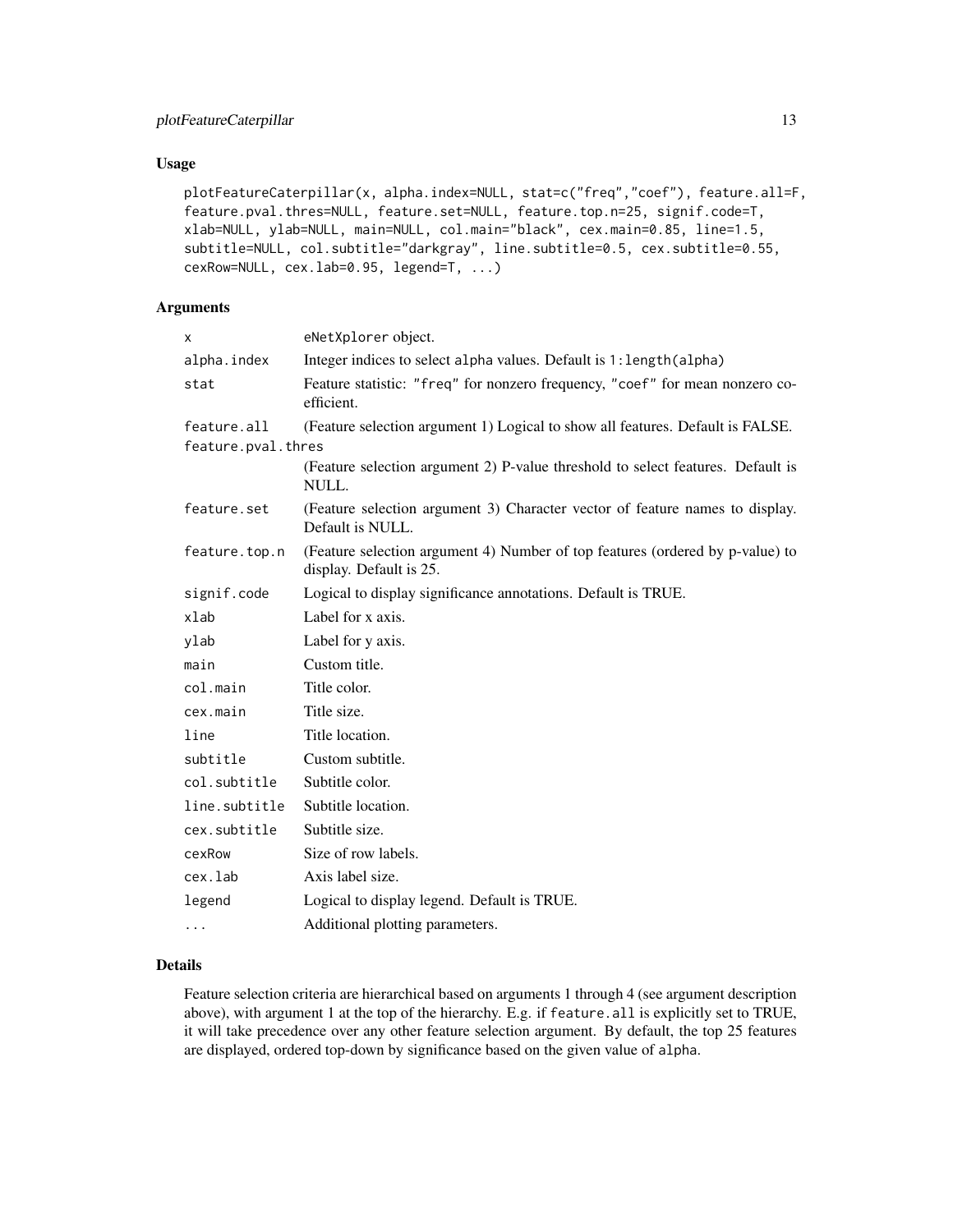## Author(s)

Julian Candia and John S. Tsang Maintainer: Julian Candia <julian.candia@nih.gov>

#### See Also

[eNetXplorer](#page-2-1), [plot](#page-9-1)

## Examples

```
data(QuickStartEx)
fit = eNetXplorer(x=QuickStartEx$predictor, y=QuickStartEx$response,
family="gaussian", n_run=20, n_perm_null=10, seed=111)
plot(x=fit,plot.type="featureCaterpillar",stat="coef")
plotFeatureCaterpillar(x=fit,alpha.index=3,stat="coef",main="custom title")
```
<span id="page-13-1"></span>plotFeatureHeatmap *generates heatmap plot of feature statistics*

#### Description

This function generates a heatmap plot of feature statistics across alpha, which includes statistical significance annotations for individual features. By default, features are selected (and ordered topdown) by statistical significance based on a given value of alpha; options are provided to customize feature selection and display.

#### Usage

```
plotFeatureHeatmap(x, alpha.index=NULL, stat=c("freq","coef"), feature.all,
feature.pval.thres, feature.set, feature.top.n, signif.code, xlab=NULL,
ylab=NULL, main=NULL, col.main="black", cex.main=0.95, line=1, col=NULL,
breaks=NULL, scale="none", Rowv=F, Colv=F, na.color=NULL, cexRow=NULL, srtRow=0,
cexCol=0.75, srtCol=45, margins=c(5, 5), key=T, key.title=NA, dendogram="none",
trace="none", notecol.freq="black", notecol.coef="white", notecex=1,
subtitle1=NULL, col.subtitle1="black", line.subtitle1=-1, cex.subtitle1=0.65,
subtitle2=NULL, col.subtitle2="darkgray", line.subtitle2=-2, cex.subtitle2=0.55,
...)
```

|             | eNetXplorer object.                                                                        |
|-------------|--------------------------------------------------------------------------------------------|
| alpha.index | Integer indices to select alpha values. Default is 1: length(alpha)                        |
| stat        | Feature statistic: "freq" for nonzero frequency, "coef" for mean nonzero co-<br>efficient. |

<span id="page-13-0"></span>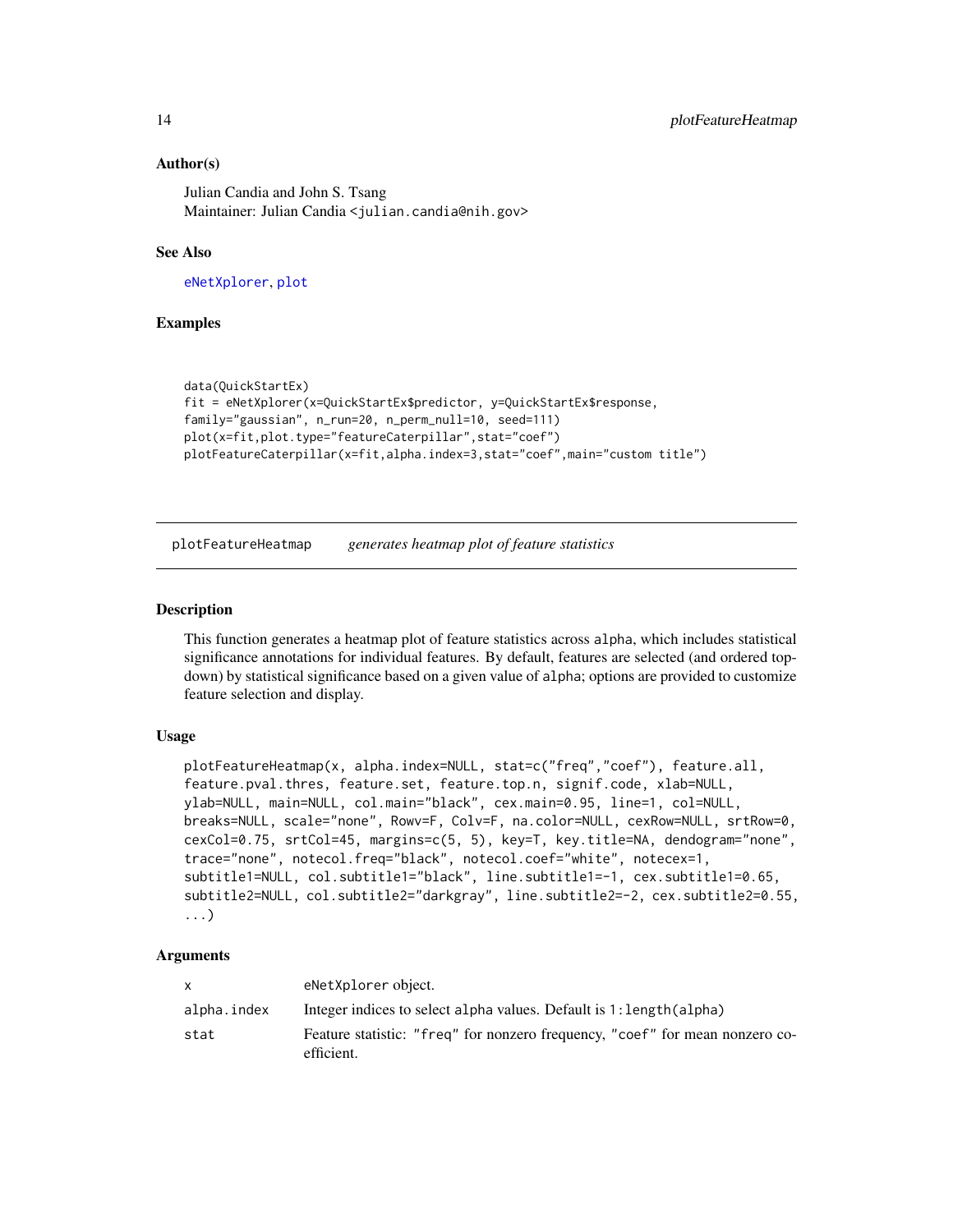| feature.all        | (Feature selection argument 1) Logical to show all features. Default is FALSE.                           |  |  |  |
|--------------------|----------------------------------------------------------------------------------------------------------|--|--|--|
| feature.pval.thres |                                                                                                          |  |  |  |
|                    | (Feature selection argument 2) P-value threshold to select features. Default is<br>NULL.                 |  |  |  |
| feature.set        | (Feature selection argument 3) Character vector of feature names to display.<br>Default is NULL.         |  |  |  |
| feature.top.n      | (Feature selection argument 4) Number of top features (ordered by p-value) to<br>display. Default is 25. |  |  |  |
| signif.code        | Logical to display statistical significance annotations. Default is TRUE.                                |  |  |  |
| xlab               | Label for x axis.                                                                                        |  |  |  |
| ylab               | Label for y axis.                                                                                        |  |  |  |
| main               | Custom title.                                                                                            |  |  |  |
| col.main           | Title color.                                                                                             |  |  |  |
| cex.main           | Title size.                                                                                              |  |  |  |
| line               | Title location.                                                                                          |  |  |  |
| col                | Heatmap color vector. Length must be one less than number of breaks.                                     |  |  |  |
| breaks             | Color breaks vector. Default number of breaks is 10.                                                     |  |  |  |
| scale              | Logical to scale the data for heatmap in either the row or column direction.<br>Default is "none".       |  |  |  |
| Rowy               | Logical to reorder rows by hierarchical clustering. Default is FALSE.                                    |  |  |  |
| Colv               | Logical to reorder columns by hierarchical clustering. Default is FALSE.                                 |  |  |  |
| na.color           | Color to use for missing values.                                                                         |  |  |  |
| cexRow             | Size of row labels.                                                                                      |  |  |  |
| srtRow             | Angle of row labels, in degrees from horizontal.                                                         |  |  |  |
| cexCol             | Size of column labels.                                                                                   |  |  |  |
| srtCol             | Angle of column labels, in degrees from horizontal.                                                      |  |  |  |
| margins            | Numeric vector of length 2 containing the margins for column and row names,<br>respectively.             |  |  |  |
| key                | Logical to display key. Default is TRUE.                                                                 |  |  |  |
| key.title          | Main title of the color key.                                                                             |  |  |  |
| dendogram          | To draw dendograms. Default is "none".                                                                   |  |  |  |
| trace              | To display trace lines. Default is "none".                                                               |  |  |  |
| notecol.freq       | Color of statistical significance annotations for feature frequency heatmaps.                            |  |  |  |
| notecol.coef       | Color of statistical significance annotations for feature coefficient heatmaps.                          |  |  |  |
| notecex            | Size of significance annotations.                                                                        |  |  |  |
| subtitle1          | Custom subtitle 1.                                                                                       |  |  |  |
| col.subtitle1      | Color of subtitle 1.                                                                                     |  |  |  |
| line.subtitle1     | Position of subtitle 1.                                                                                  |  |  |  |
| cex.subtitle1      | Size of subtitle 1.                                                                                      |  |  |  |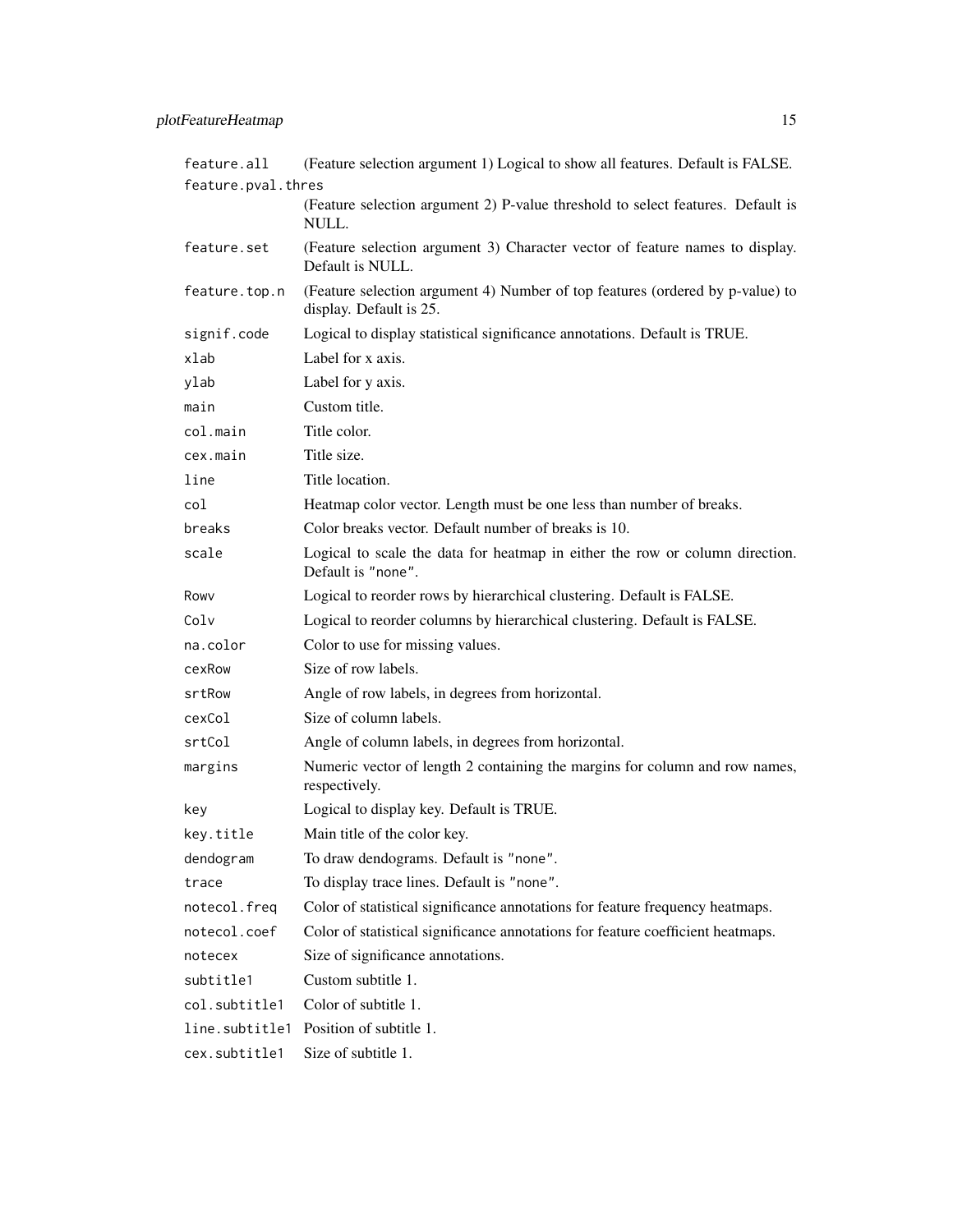<span id="page-15-0"></span>subtitle2 Custom subtitle 2. col.subtitle2 Color of subtitle 2. line.subtitle2 Position of subtitle 2. cex.subtitle2 Size of subtitle 2. ... **Additional plotting parameters.** 

#### Details

Feature selection criteria are hierarchical based on arguments 1 through 4 (see argument description above), with argument 1 at the top of the hierarchy. E.g. if feature.all is explicitly set to TRUE, it will take precedence over any other feature selection argument. By default, the top 25 features are displayed, ordered top-down by significance based on the given value of alpha.

#### Author(s)

Julian Candia and John S. Tsang Maintainer: Julian Candia <julian.candia@nih.gov>

#### See Also

[eNetXplorer](#page-2-1), [plot](#page-9-1)

#### Examples

```
data(QuickStartEx)
fit = eNetXplorer(x=QuickStartEx$predictor,y=QuickStartEx$response,
family="gaussian",n_run=20,n_perm_null=10,seed=111)
plot(x=fit,plot.type="featureHeatmap",stat="freq")
plotFeatureHeatmap(x=fit,alpha.index=3,stat="freq",main="custom title")
```
<span id="page-15-1"></span>plotLambdaVsQF *generates plot of quality function across* lambda

#### Description

Given alpha, this function generates a plot of the quality function across lambda, which is useful to examine the selection of the best penalty parameter.

#### Usage

```
plotLambdaVsQF(x, alpha.index=NULL, xlab="lambda",
ylab="QF (response vs out-of-bag predicted)", cex.lab=0.95, main=NULL,
col.main="black", cex.main=0.95, log="x", type="b", ...)
```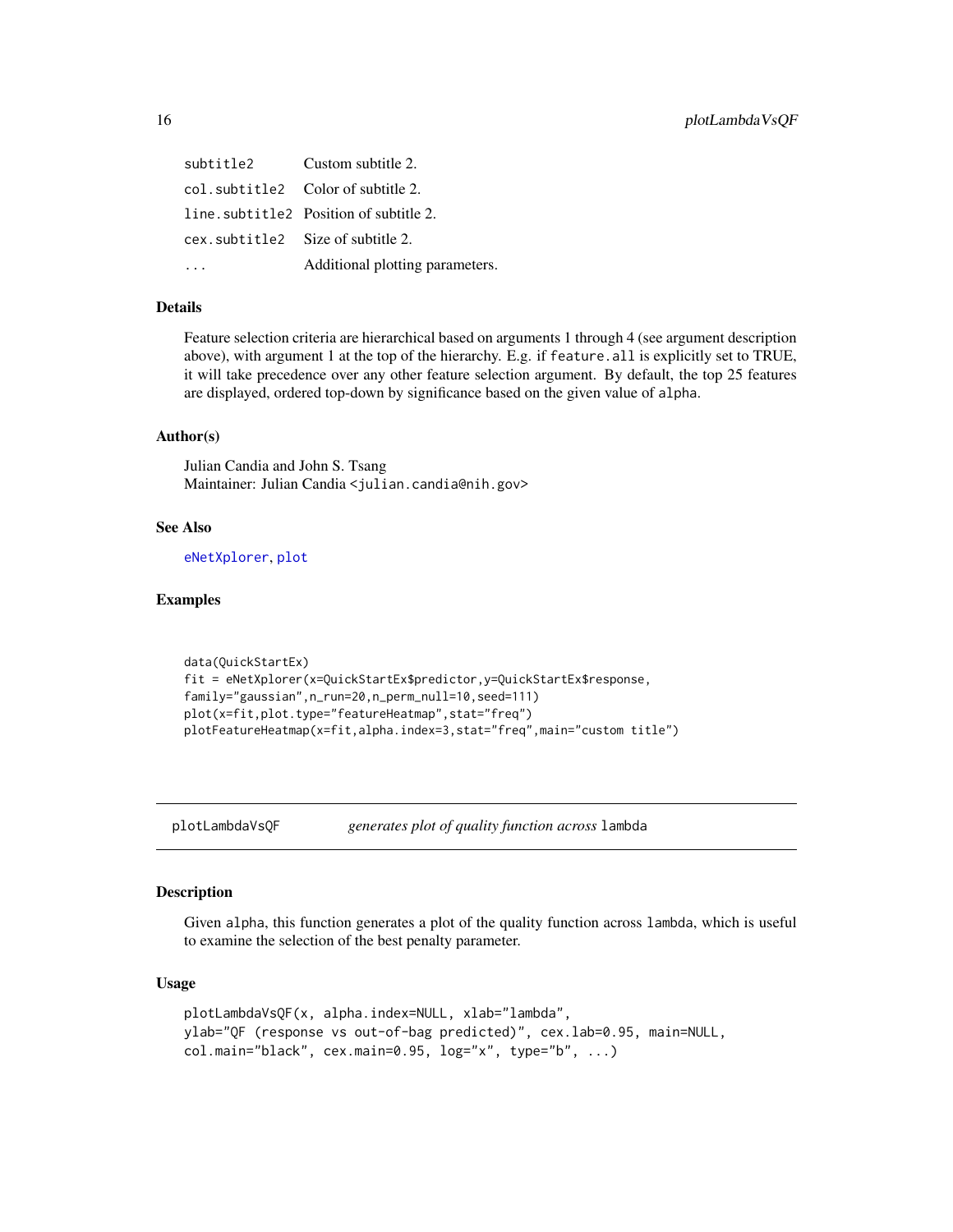## <span id="page-16-0"></span>plotMeasuredVsOOB 17

#### **Arguments**

| x           | eNetXplorer object.                                                 |
|-------------|---------------------------------------------------------------------|
| alpha.index | Integer indices to select alpha values. Default is 1: length(alpha) |
| xlab        | Custom x-axis label.                                                |
| ylab        | Custom y-axis label.                                                |
| cex.lab     | Axis label size.                                                    |
| main        | Custom title.                                                       |
| col.main    | Title color.                                                        |
| cex.main    | Title size.                                                         |
| log         | Log scale axis.                                                     |
| type        | Plot type.                                                          |
| $\ddots$    | Additional plotting parameters.                                     |

## Author(s)

Julian Candia and John S. Tsang Maintainer: Julian Candia <julian.candia@nih.gov>

## See Also

[eNetXplorer](#page-2-1), [plot](#page-9-1)

#### Examples

```
data(QuickStartEx)
fit = eNetXplorer(x=QuickStartEx$predictor,y=QuickStartEx$response,
family="gaussian",n_run=20,n_perm_null=10,seed=111)
plot(x=fit,plot.type="lambdaVsQF")
plotLambdaVsQF(x=fit,alpha.index=c(1,3),main="custom title",col.main="red")
```
<span id="page-16-1"></span>plotMeasuredVsOOB *generates plot of response vs out-of-bag predictions across instances*

#### Description

Given alpha, this function generates plots of response vs out-of-bag predictions across instances, which can be used to assess individual instances, examine outliers, etc. For linear regression models, it generates a response vs out-of-bag prediction scatterplot; it also displays the best linear fit and its 95% confidence level region. For categorical models, it generates an out-of-bag prediction accuracy boxplot per class.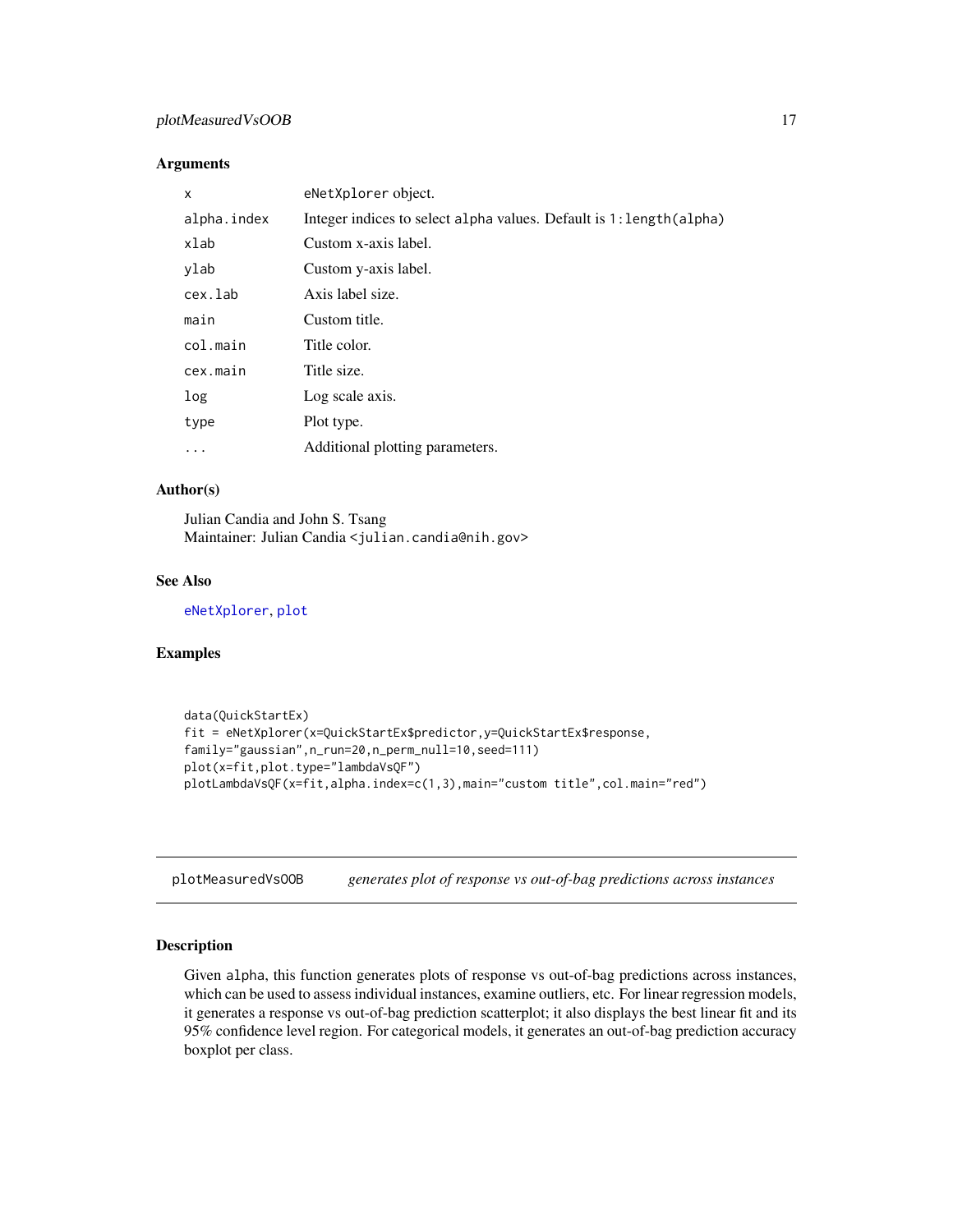## Usage

```
plotMeasuredVsOOB(x, alpha.index=NULL, xlab=NULL, ylab=NULL,
cex.lab=0.95, main=NULL, col.main="black", cex.main=0.85, instance.label=T,
instance.label.cex=NULL, instance.label.offset=NULL, instance.label.added.margin=NULL,
col=NULL, transparency=NULL, jitter=NULL, cex.pt=NULL, class.color=NULL, ...)
```
## Arguments

| x                           | eNetXplorer object.                                                        |  |
|-----------------------------|----------------------------------------------------------------------------|--|
| alpha.index                 | Integer indices to select alpha values. Default is 1: length (alpha)       |  |
| xlab                        | Custom x-axis label.                                                       |  |
| ylab                        | Custom y-axis label.                                                       |  |
| cex.lab                     | Axis label size.                                                           |  |
| main                        | Custom title.                                                              |  |
| col.main                    | Title color.                                                               |  |
| cex.main                    | Title size.                                                                |  |
|                             | instance. label Logical to display instance labels. Default is TRUE.       |  |
| instance.label.cex          |                                                                            |  |
|                             | Size of instance labels.                                                   |  |
| instance.label.offset       |                                                                            |  |
|                             | Offset of instance labels.                                                 |  |
| instance.label.added.margin |                                                                            |  |
|                             | (linear regression only) Margin size to accomodate instance label display. |  |
| col                         | (linear regression only) Symbol color.                                     |  |
| transparency                | (categorical models only) Symbol transparency.                             |  |
| jitter                      | (categorical models only) Symbol jitter.                                   |  |
| cex.pt                      | (categorical models only) Symbol size.                                     |  |
| class.color                 | (categorical models only) Vector of class colors.                          |  |
| $\cdots$                    | Additional plotting parameters.                                            |  |

## Author(s)

Julian Candia and John S. Tsang Maintainer: Julian Candia <julian.candia@nih.gov>

## See Also

[eNetXplorer](#page-2-1), [plot](#page-9-1)

<span id="page-17-0"></span>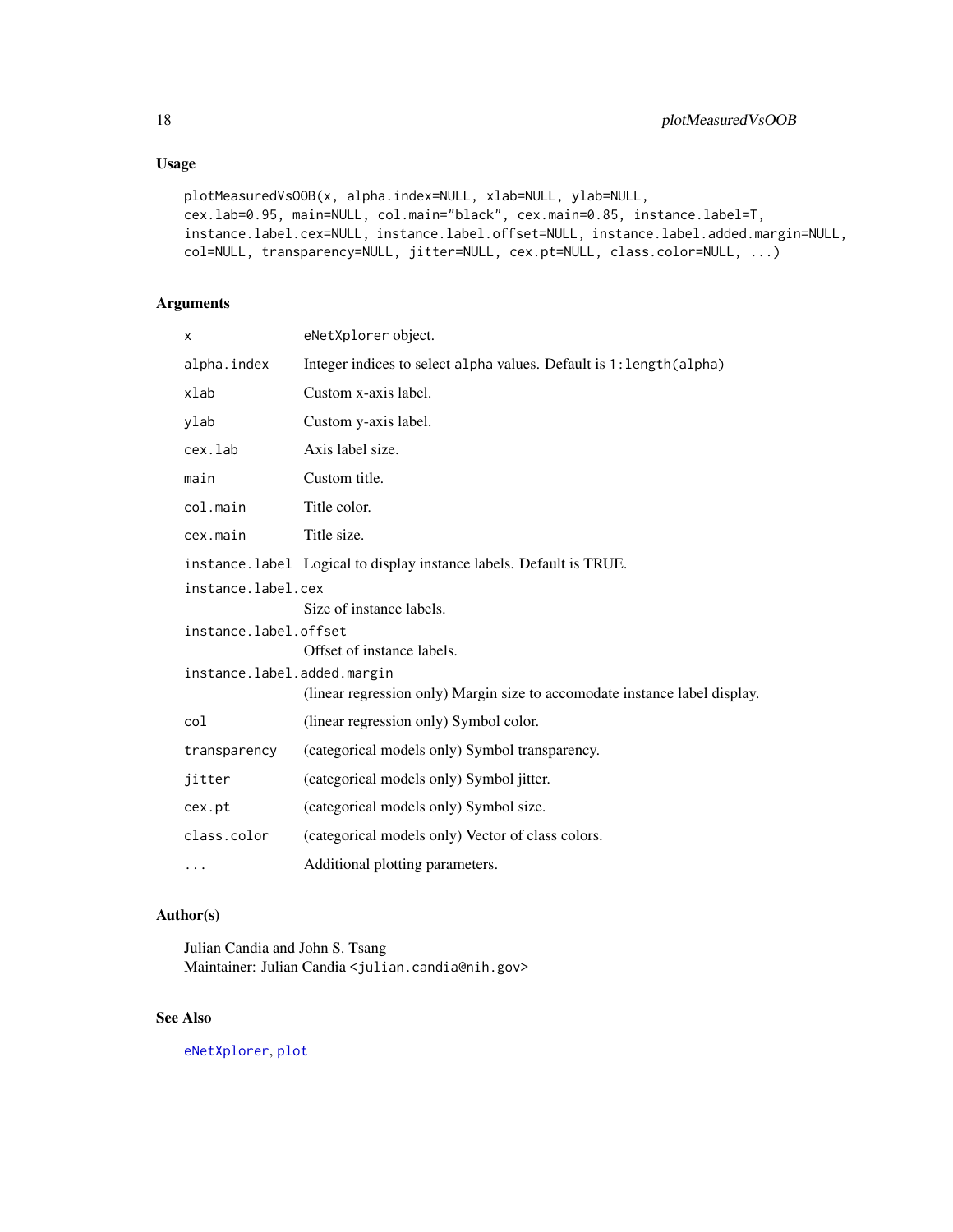## <span id="page-18-0"></span>plotSummary 19

#### Examples

```
data(QuickStartEx)
fit = eNetXplorer(x=QuickStartEx$predictor,y=QuickStartEx$response,
family="gaussian",n_run=20,n_perm_null=10,seed=111)
plot(x=fit,plot.type="measuredVsOOB")
plotMeasuredVsOOB(x=fit,alpha.index=2)
```

```
data(QuickStartEx)
binarized=rep("low",length(QuickStartEx$response))
binarized[QuickStartEx$response>median(QuickStartEx$response)]="high"
fit = eNetXplorer(x=QuickStartEx$predictor,y=binarized,family="binomial",n_run=20,
n_perm_null=10,seed=111)
plot(x=fit,plot.type="measuredVsOOB")
plotMeasuredVsOOB(x=fit,alpha.index=2)
```
<span id="page-18-1"></span>plotSummary *generates summary plots of model performance across alpha*

## Description

This function generates summary plots to display the performance of all models in the elastic net family. Two measures are used: 1) mean quality function of response vs out-of-bag predictions, and 2) model vs null p-values. Taken together, these plots enable visual assessments of the relative performance among different member models in the elastic net family, as well as in relation to permutation null models.

#### Usage

```
plotSummary(x, show.pval.ref = T, main = NULL, col.main = "black",
cex.main = 0.95, line = 1, ...)
```

| Logical to display reference lines of significance (if within range of model vs |
|---------------------------------------------------------------------------------|
|                                                                                 |
|                                                                                 |
|                                                                                 |
|                                                                                 |
|                                                                                 |
|                                                                                 |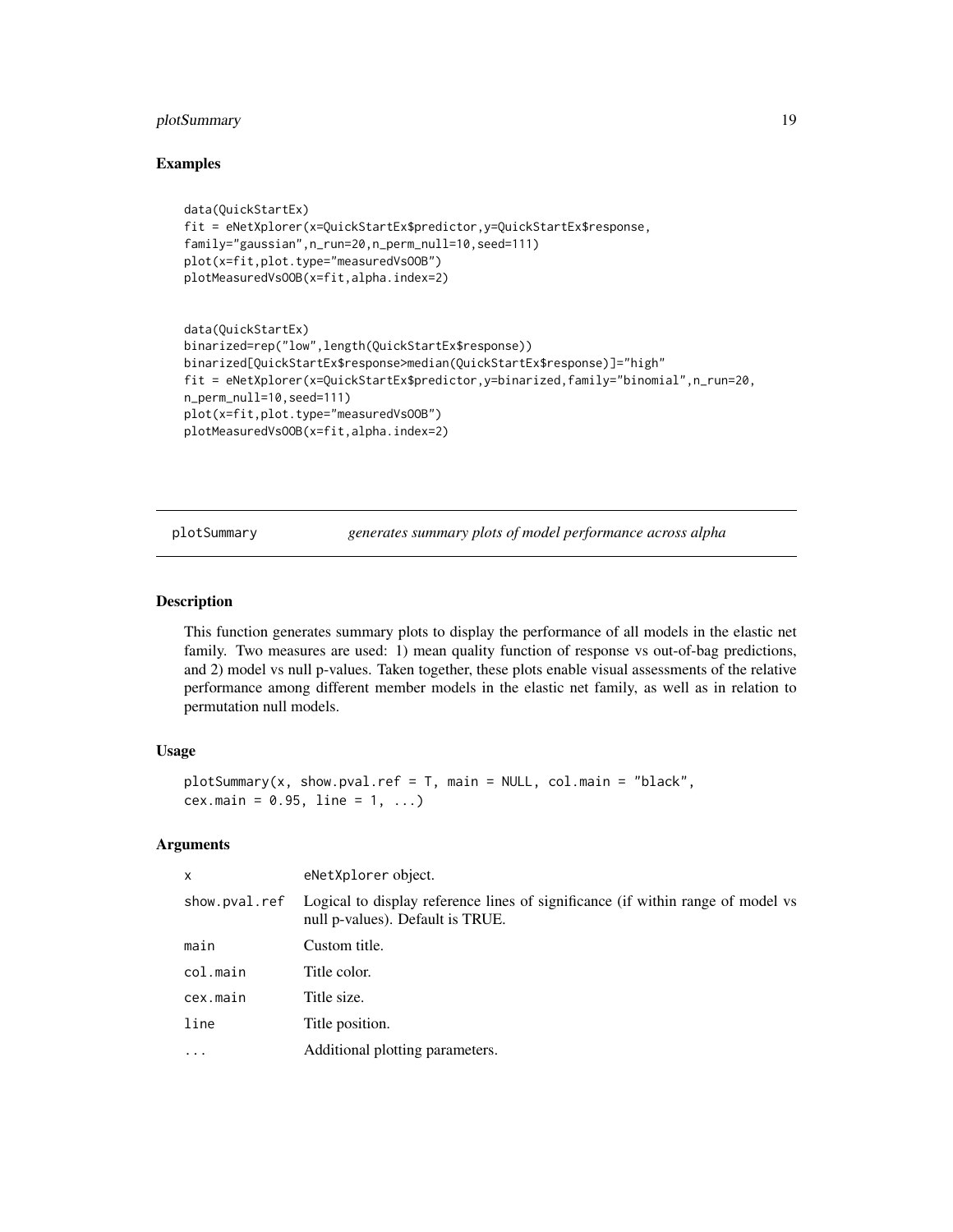## Author(s)

Julian Candia and John S. Tsang Maintainer: Julian Candia <julian.candia@nih.gov>

## See Also

[eNetXplorer](#page-2-1), [plot](#page-9-1)

## Examples

```
data(QuickStartEx)
fit = eNetXplorer(x=QuickStartEx$predictor,y=QuickStartEx$response,
family="gaussian",n_run=20,n_perm_null=10,seed=111)
suppressWarnings(plot(x=fit, plot.type="summary"))
suppressWarnings(plotSummary(x=fit,show.pval.ref=FALSE))
```

| QuickStartEx | Synthetic dataset |
|--------------|-------------------|
|--------------|-------------------|

## Description

75 instances with 20 predictors and a numerical response to be used as a quick start example.

#### Usage

```
data(QuickStartEx)
```
## Format

A numerical matrix of predictors is provided with instances as rows and predictors as columns. A numerical response is provided as a quick start example for linear regression models; it can be easily discretized to serve as example for binary and multinomial models as well.

<span id="page-19-0"></span>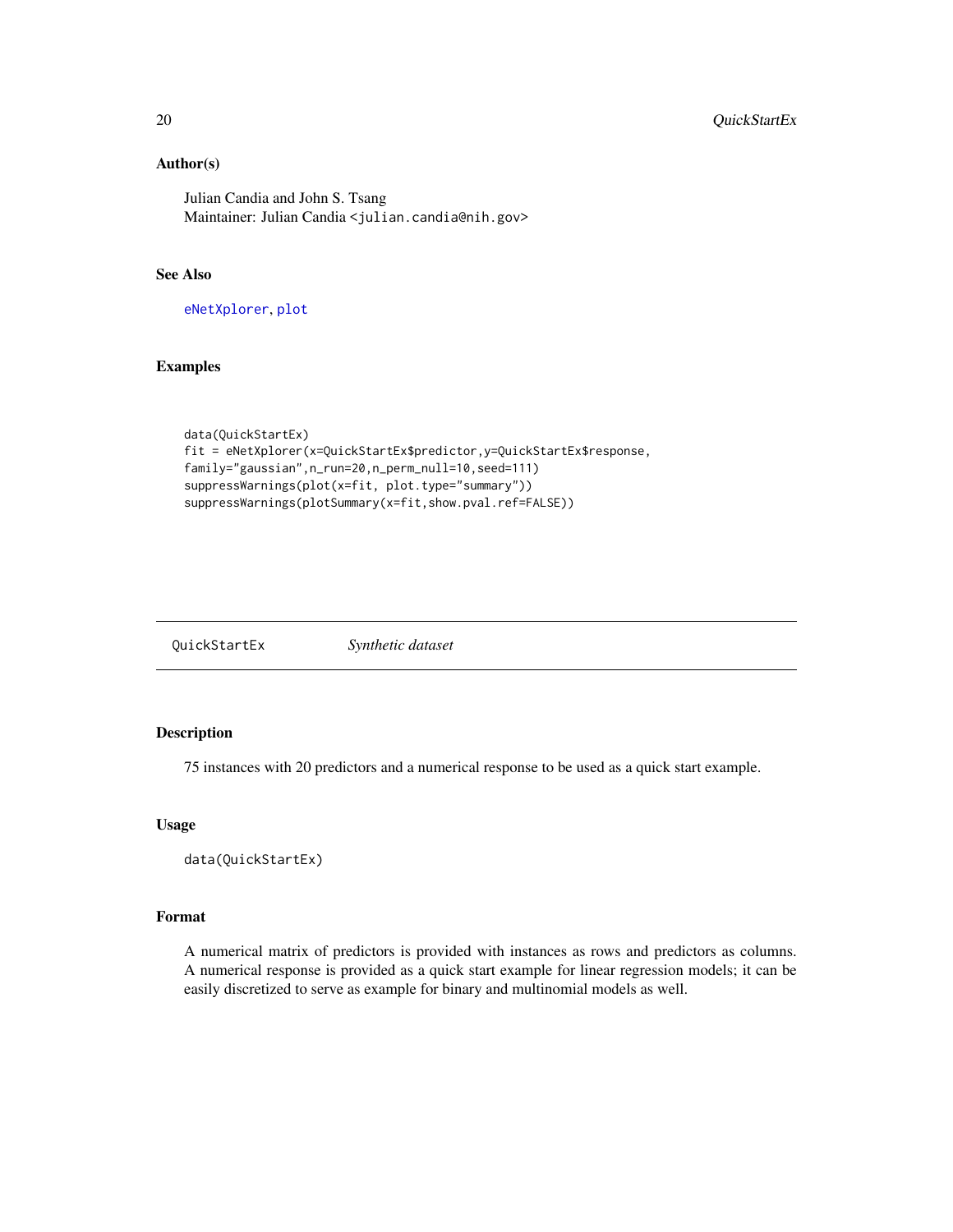<span id="page-20-1"></span><span id="page-20-0"></span>

## Description

This function generates a standard list of model statistics. For each alpha, it contains the best value of lambda (obtained by maximizing a quality function over out-of-bag instances), the corresponding maximum value of the quality function, and the model significance (p-value based on comparison to permutation null models).

## Usage

## S3 method for class 'eNetXplorer' summary(object, ...)

#### Arguments

| object                  | eNetXplorer object.    |
|-------------------------|------------------------|
| $\cdot$ $\cdot$ $\cdot$ | Additional parameters. |

#### Value

| alpha                 | Vector of alpha values.                                                   |
|-----------------------|---------------------------------------------------------------------------|
| best_lambda           | Best lambda obtained by maximization of the quality function.             |
| model_OF_est          | Maximum of the quality function.                                          |
| OF_model_vs_null_pval |                                                                           |
|                       | P-value from model vs null comparison to assess statistical significance. |

## Author(s)

Julian Candia and John S. Tsang Maintainer: Julian Candia <julian.candia@nih.gov>

#### See Also

[eNetXplorer](#page-2-1)

## Examples

```
data(QuickStartEx)
fit = eNetXplorer(x=QuickStartEx$predictor,y=QuickStartEx$response,
family="gaussian",n_run=20,n_perm_null=10,seed=111)
summary(fit)
```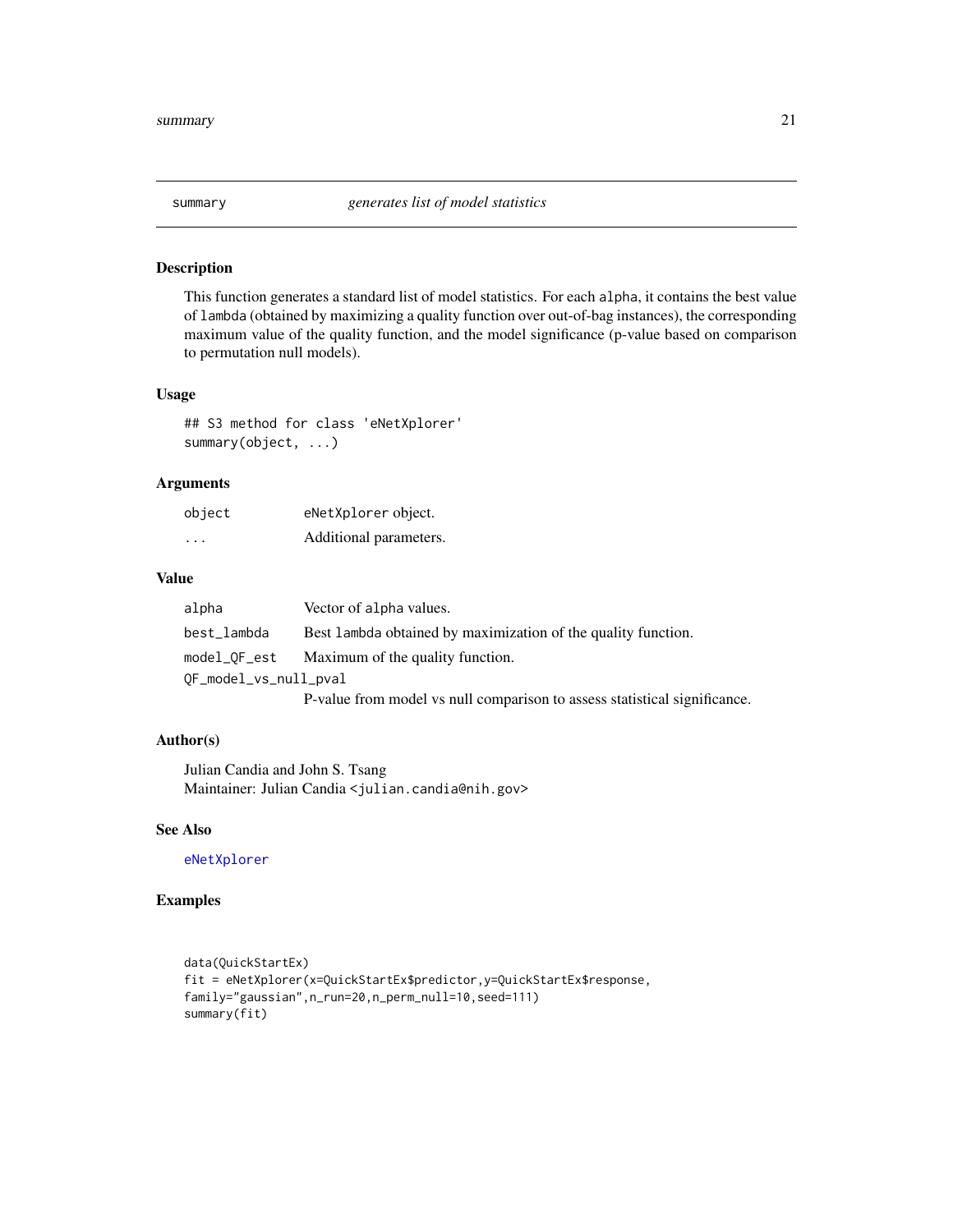<span id="page-21-1"></span><span id="page-21-0"></span>

## Description

This function generates a PDF report that contains a plot of model performance across the alpha range, followed by plots showing detailed results for each value of alpha.

#### Usage

summaryPDF(x, path, filename="eNetXplorerSummary.pdf")

#### Arguments

| $\mathsf{x}$ | eNetXplorer object.                 |
|--------------|-------------------------------------|
| path         | Directory path for output PDF file. |
| filename     | Name for output PDF file.           |

## Author(s)

Julian Candia and John S. Tsang Maintainer: Julian Candia <julian.candia@nih.gov>

## See Also

[eNetXplorer](#page-2-1), [plot](#page-9-1)

#### Examples

```
data(QuickStartEx)
fit = eNetXplorer(x=QuickStartEx$predictor,y=QuickStartEx$response,
family="gaussian",n_run=20,n_perm_null=10,seed=111)
suppressWarnings(summaryPDF(x=fit,path=tempdir()))
```